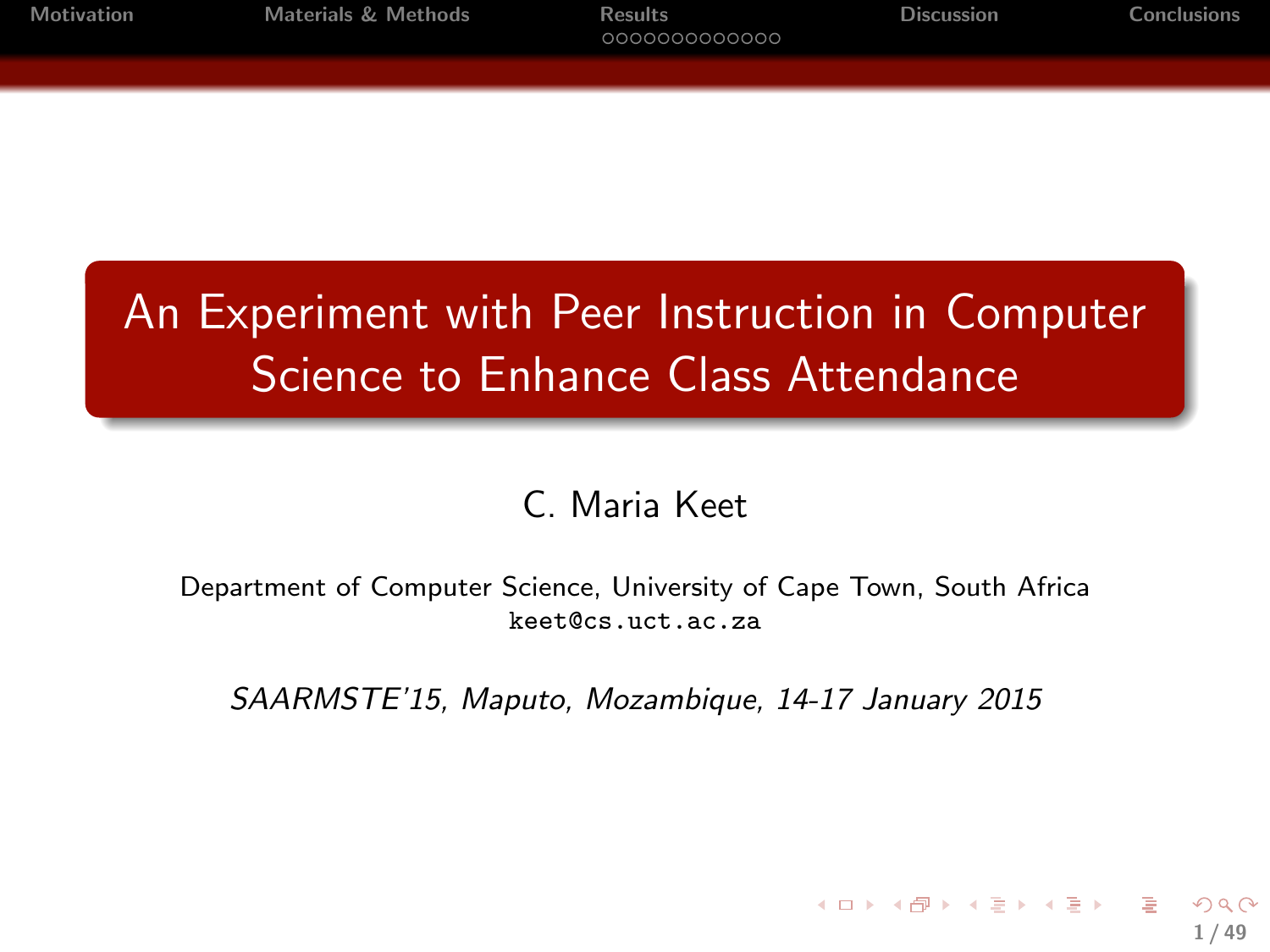| Motivation     | Materials & Methods | Results<br>000000000000 | <b>Discussion</b> | Conclusions |
|----------------|---------------------|-------------------------|-------------------|-------------|
| <b>Outline</b> |                     |                         |                   |             |
|                |                     |                         |                   |             |

#### 1 [Motivation](#page-2-0)

2 [Materials & Methods](#page-14-0)

#### 3 [Results](#page-21-0)

- **[Peer Instruction and class attendance](#page-22-0)**
- [Course evaluations](#page-27-0)
- [Peer instruction learning curve](#page-30-0)

#### 4 [Discussion](#page-36-0)

### 5 [Conclusions](#page-41-0)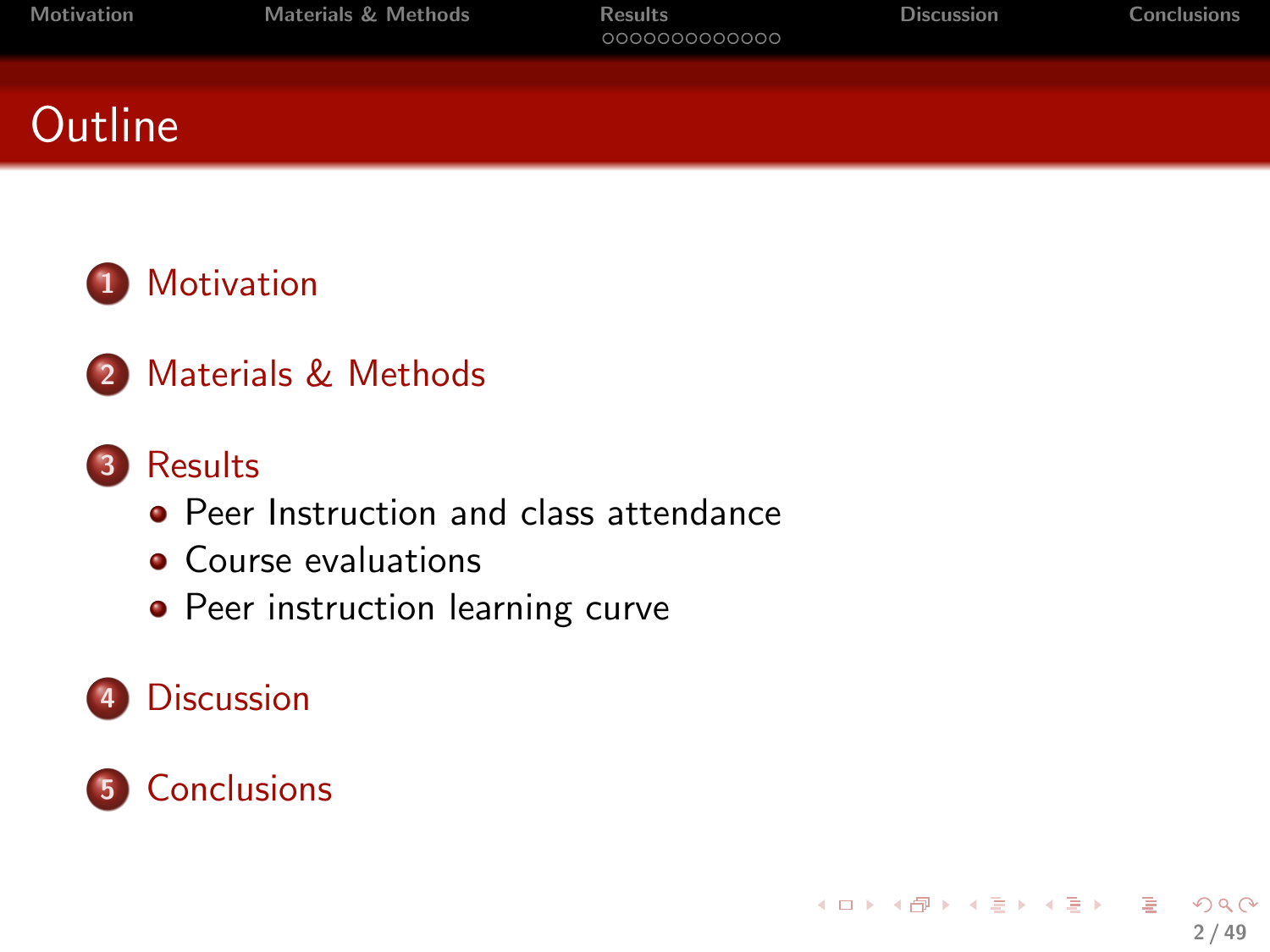<span id="page-2-0"></span>

| Motivation     | <b>Materials &amp; Methods</b> | <b>Results</b><br>000000000000 | <b>Discussion</b> | Conclusions |
|----------------|--------------------------------|--------------------------------|-------------------|-------------|
| <b>Outline</b> |                                |                                |                   |             |
|                |                                |                                |                   |             |

#### 1 [Motivation](#page-2-0)

[Materials & Methods](#page-14-0)

#### **[Results](#page-21-0)**

- **[Peer Instruction and class attendance](#page-22-0)**
- [Course evaluations](#page-27-0)
- [Peer instruction learning curve](#page-30-0)

#### **[Discussion](#page-36-0)**

#### **[Conclusions](#page-41-0)**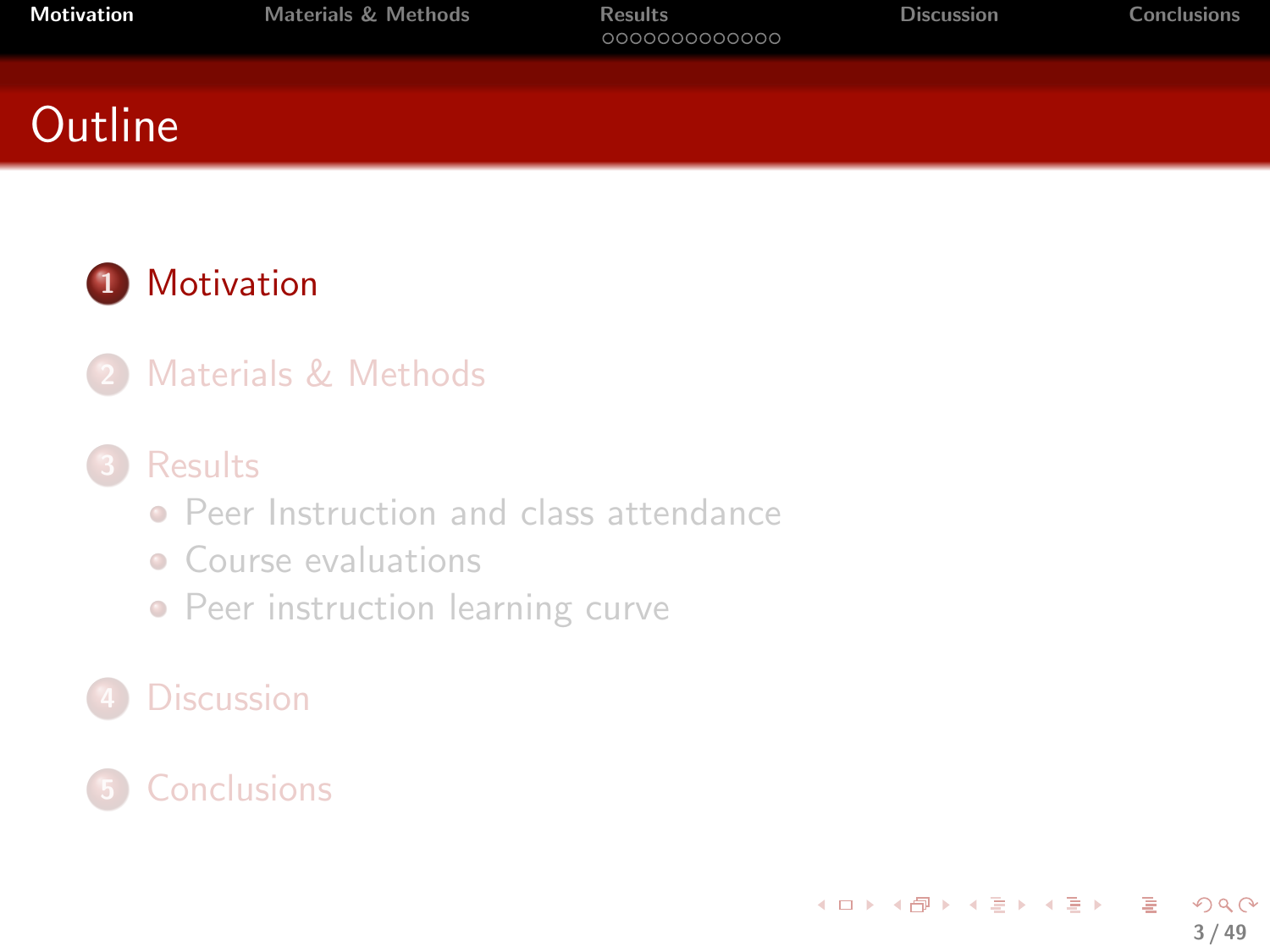| Motivation | <b>Materials &amp; Methods</b> | <b>Results</b><br>000000000000 | <b>Discussion</b> | Conclusions |
|------------|--------------------------------|--------------------------------|-------------------|-------------|
| Setting    |                                |                                |                   |             |
|            |                                |                                |                   |             |

- Computer Science courses in HE
- Lecture attendance is not compulsory
- Declining lecture attendance during the semester
- Various hypotheses and opinions exist to explain why this is the case
- Assumption: a different set-up of the lecture, being a more interactive way of knowledge transfer and learning, will increase attendance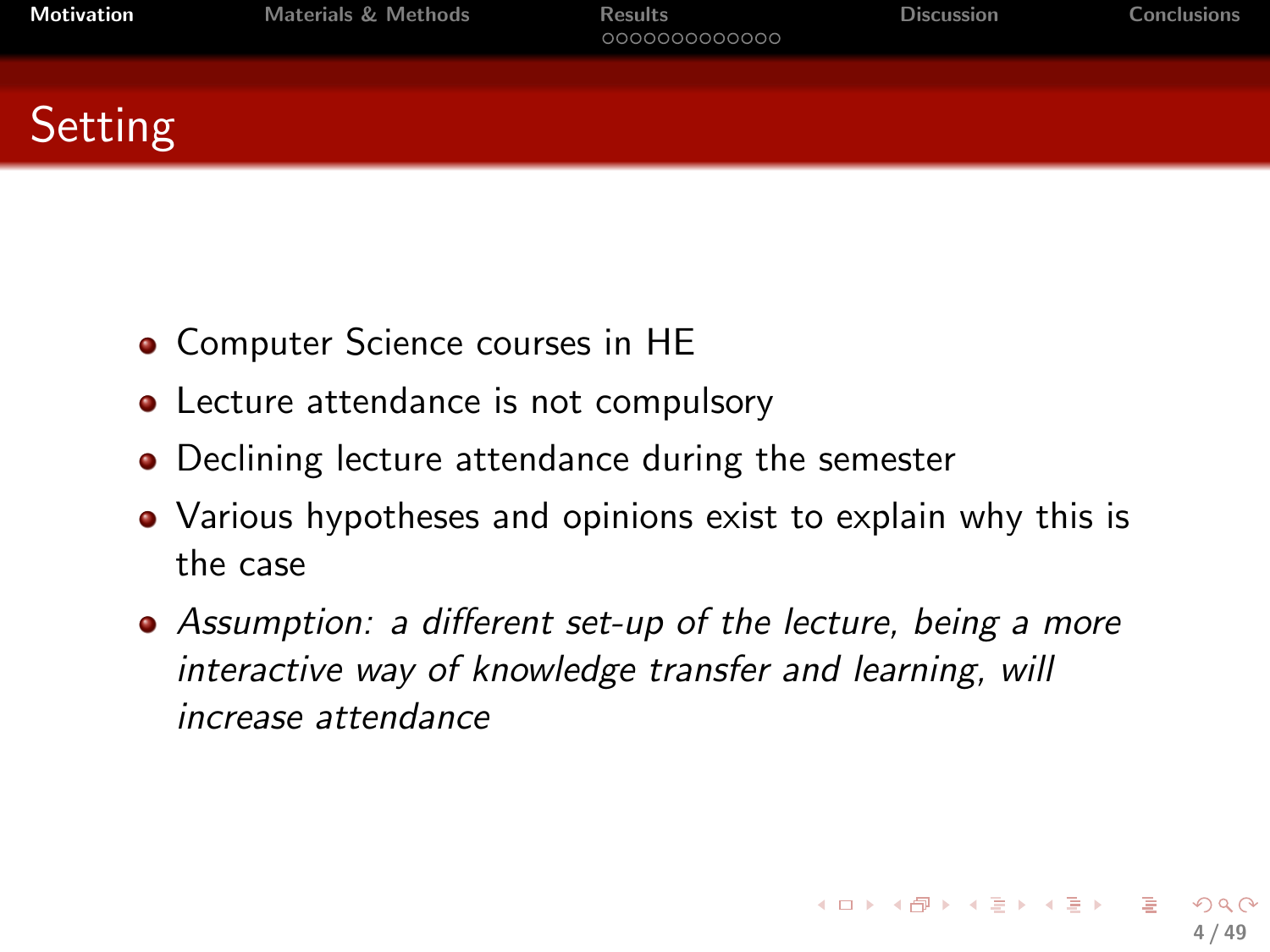| Motivation           | Materials & Methods | <b>Results</b><br>0000000000000 | <b>Discussion</b> | Conclusions |
|----------------------|---------------------|---------------------------------|-------------------|-------------|
| Interactive lectures |                     |                                 |                   |             |

- "flipped classroom" (Tucker, 2012)
- Make it partially 'tutorial-like'
- Peer instruction (Crouch and Mazur, 2001)
- Other research-based options (Borrego et al., 2013)

5 / 49

K ロ > K d > K 글 > K 글 > H 글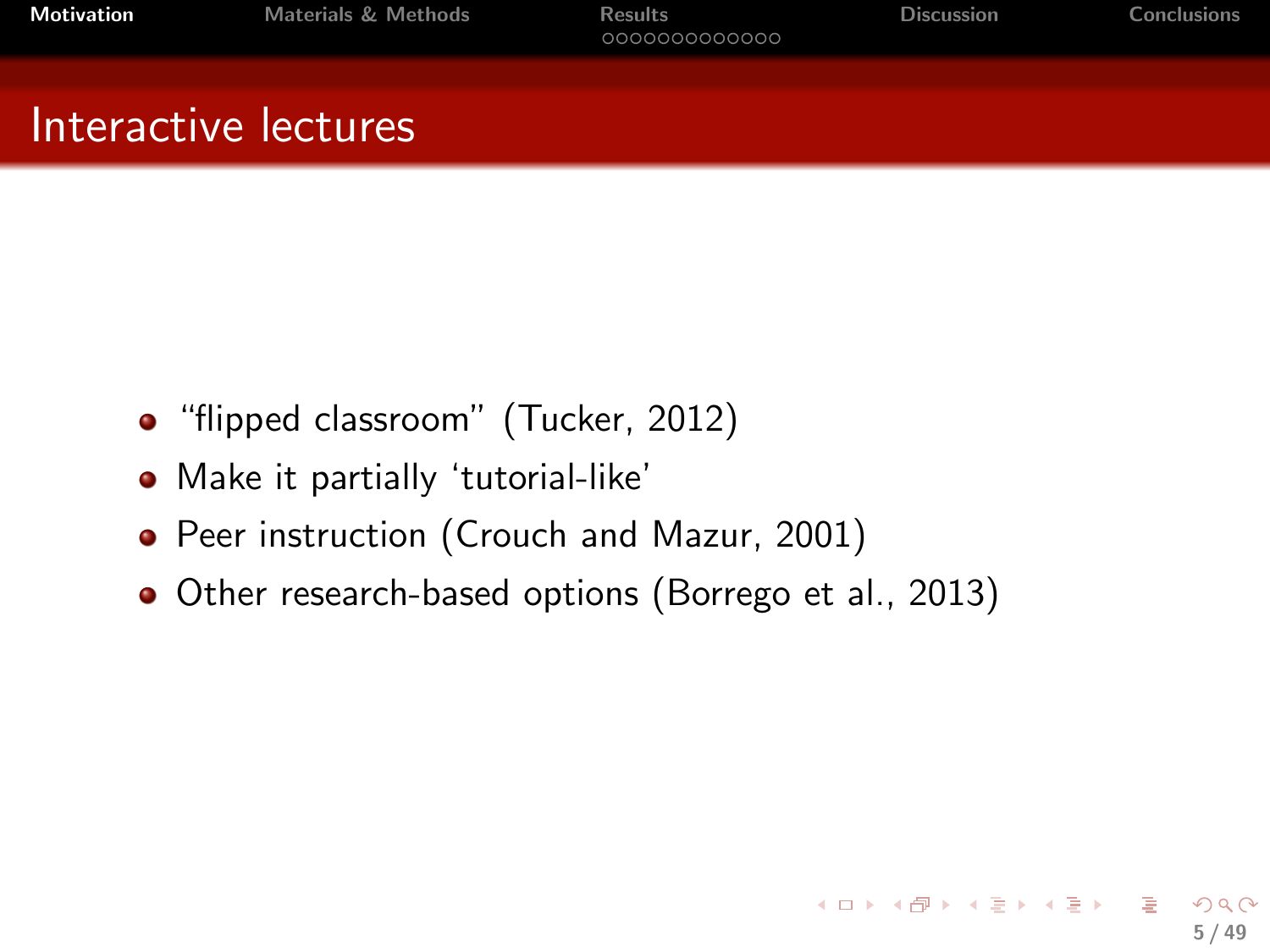**[Motivation](#page-2-0)** [Materials & Methods](#page-14-0) [Results](#page-21-0) **Results** [Discussion](#page-36-0) [Conclusions](#page-41-0) Conclusions

K ロ X K @ X K 경 X K 경 X 시 경 X 시 경

6 / 49

# Peer instruction (in a nutshell)

- Is about students teaching each other (their peers)
	- Concept test ('MCQ') posed by the lecturer
	- Students vote on an answer, then see the response
	- Students discuss the question and answers with their neighbours
	- Students vote again on the same question
	- A class-wide discussion of the question
- Variations exist (e.g., Zingaro & Porter, 2014; Koppen et al., 2013)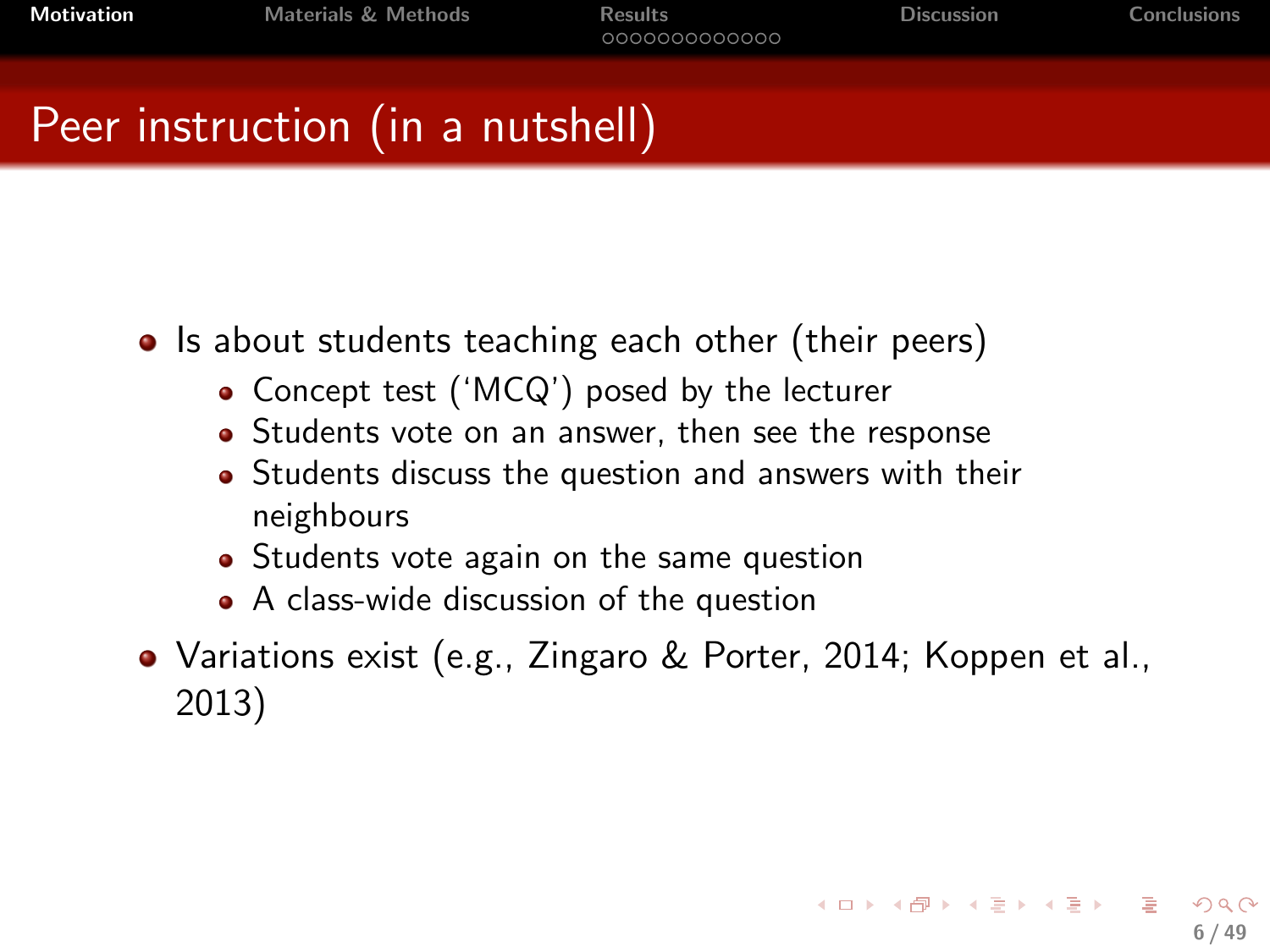| <b>Motivation</b> | <b>Materials &amp; Methods</b> | <b>Results</b><br>000000000000 | <b>Discussion</b> | Conclusions |
|-------------------|--------------------------------|--------------------------------|-------------------|-------------|
| PI in CS          |                                |                                |                   |             |

- Main online resource <http://www.peerinstruction4cs.org>
- Gaining momentum in CS (Bailey Lee et al., 2013; Borrego et al., 2013; Koppen et al., 2013; Simon et al., 2013; Zingaro & Porter, 2014)
- Shown to work also for the more abstract topics such as theory of computation (Bailey Lee et al., 2013)
- Normalised Gain of PI (regardless topic) about 34%-45% (Bailey Lee et al., 2013)
- Personal experience with small 3rd-year course and large service course with low-resource PI positive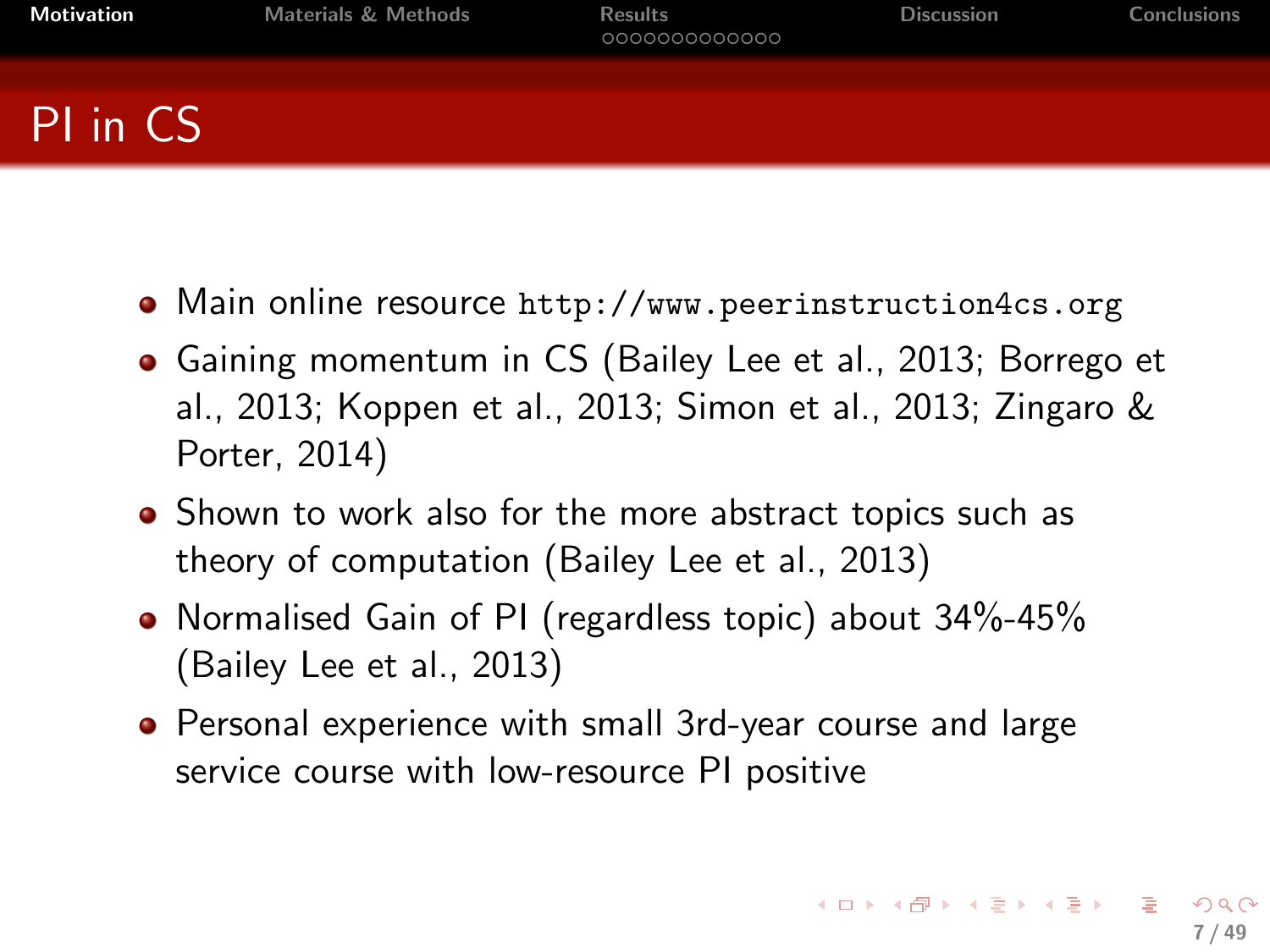# Student-centered viewpoint

#### Mostly positive feedback (e.g., Duncan (2006), Good (2013))

- Lectures with PI overwhelmingly "interactive" (argue/explain
- **Interactive decidedly deemed positive, thanks to, a.o., valuing**
- Students learn the concepts better (Crouch and Mazur, 2001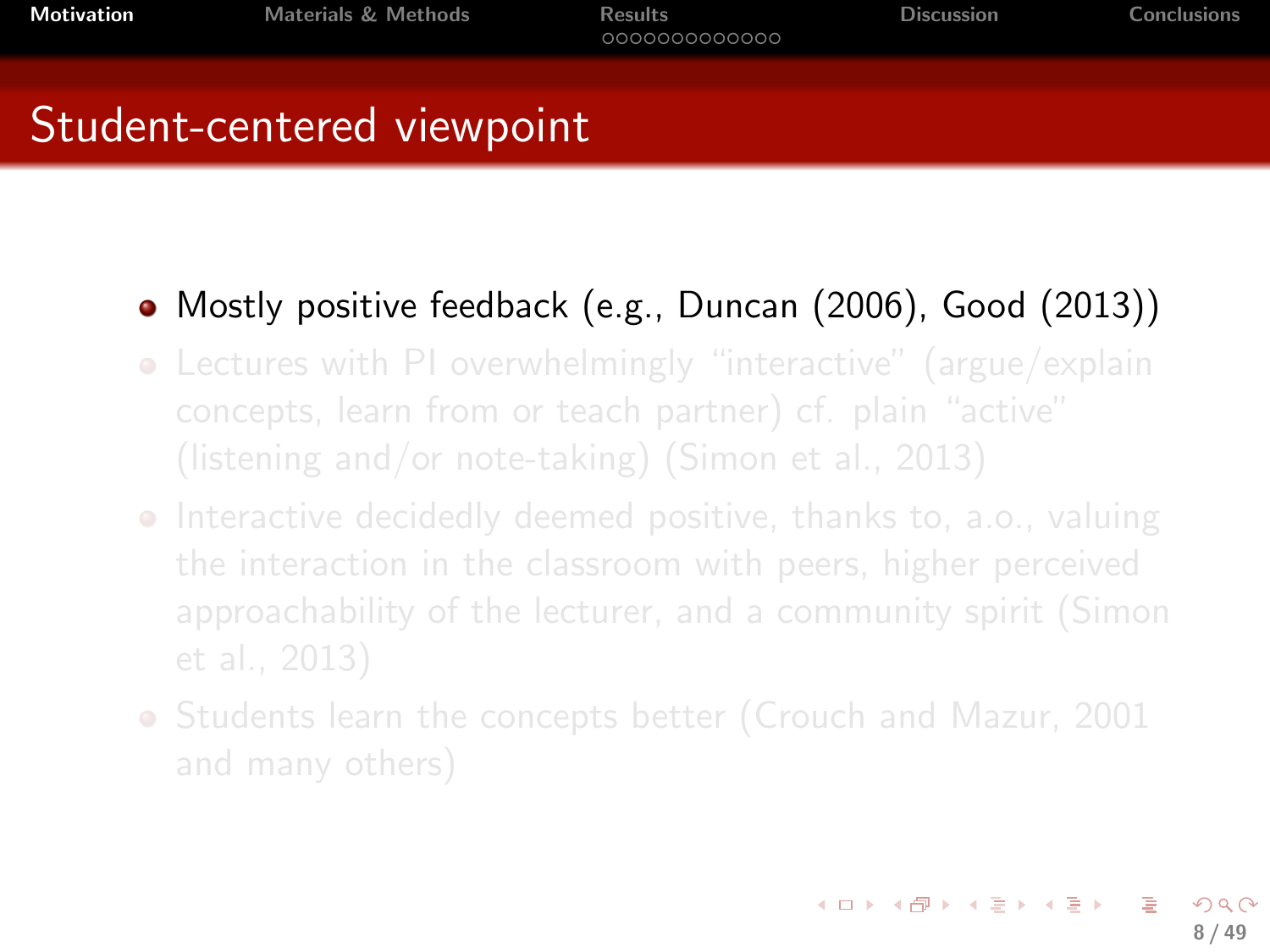Student-centered viewpoint

- Mostly positive feedback (e.g., Duncan (2006), Good (2013))
- Lectures with PI overwhelmingly "interactive" (argue/explain concepts, learn from or teach partner) cf. plain "active" (listening and/or note-taking) (Simon et al., 2013)
- **Interactive decidedly deemed positive, thanks to, a.o., valuing** the interaction in the classroom with peers, higher perceived approachability of the lecturer, and a community spirit (Simon et al., 2013)
- Students learn the concepts better (Crouch and Mazur, 2001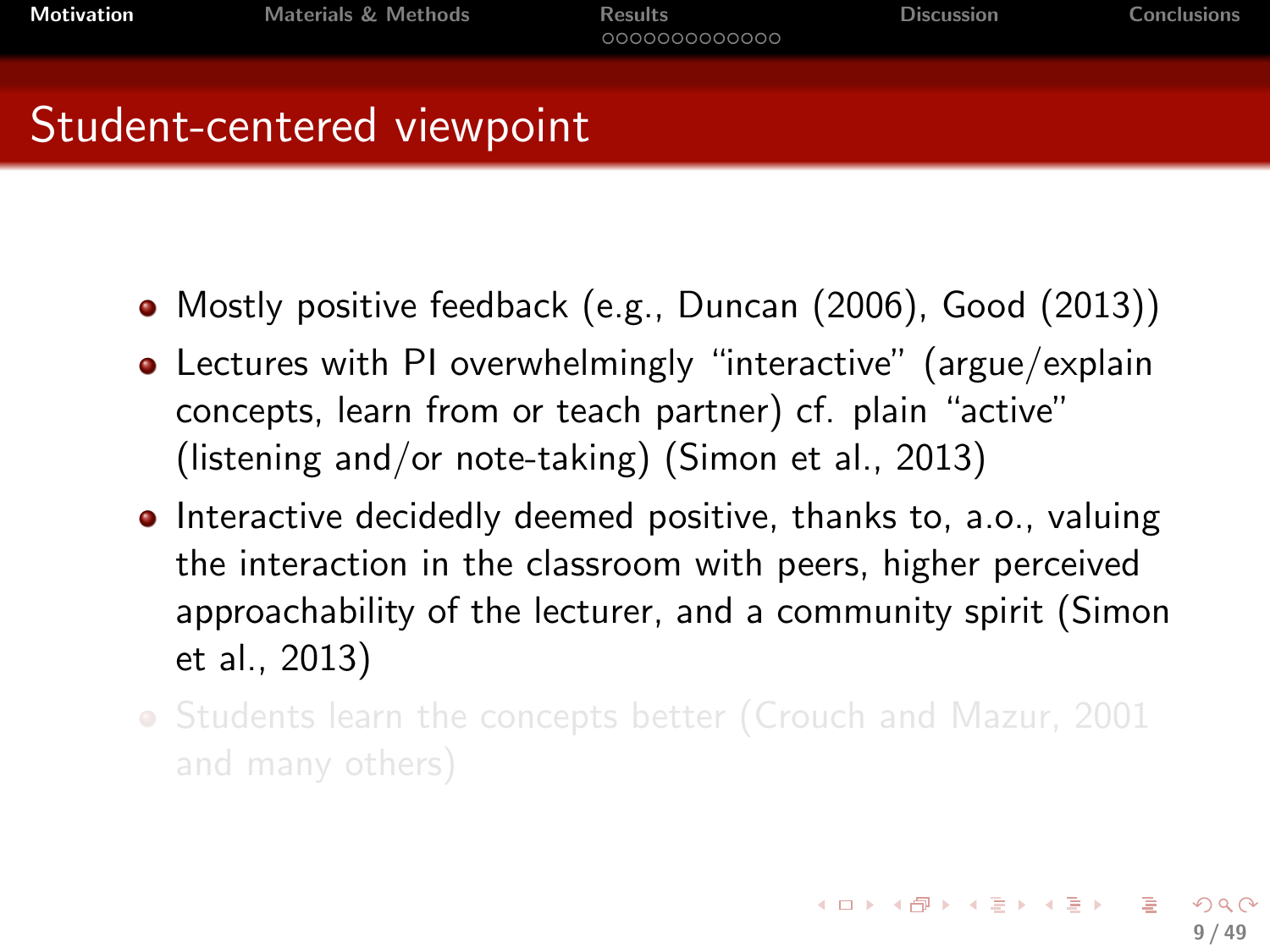## Student-centered viewpoint

- Mostly positive feedback (e.g., Duncan (2006), Good (2013))
- Lectures with PI overwhelmingly "interactive" (argue/explain concepts, learn from or teach partner) cf. plain "active" (listening and/or note-taking) (Simon et al., 2013)
- **Interactive decidedly deemed positive, thanks to, a.o., valuing** the interaction in the classroom with peers, higher perceived approachability of the lecturer, and a community spirit (Simon et al., 2013)
- Students learn the concepts better (Crouch and Mazur, 2001 and many others)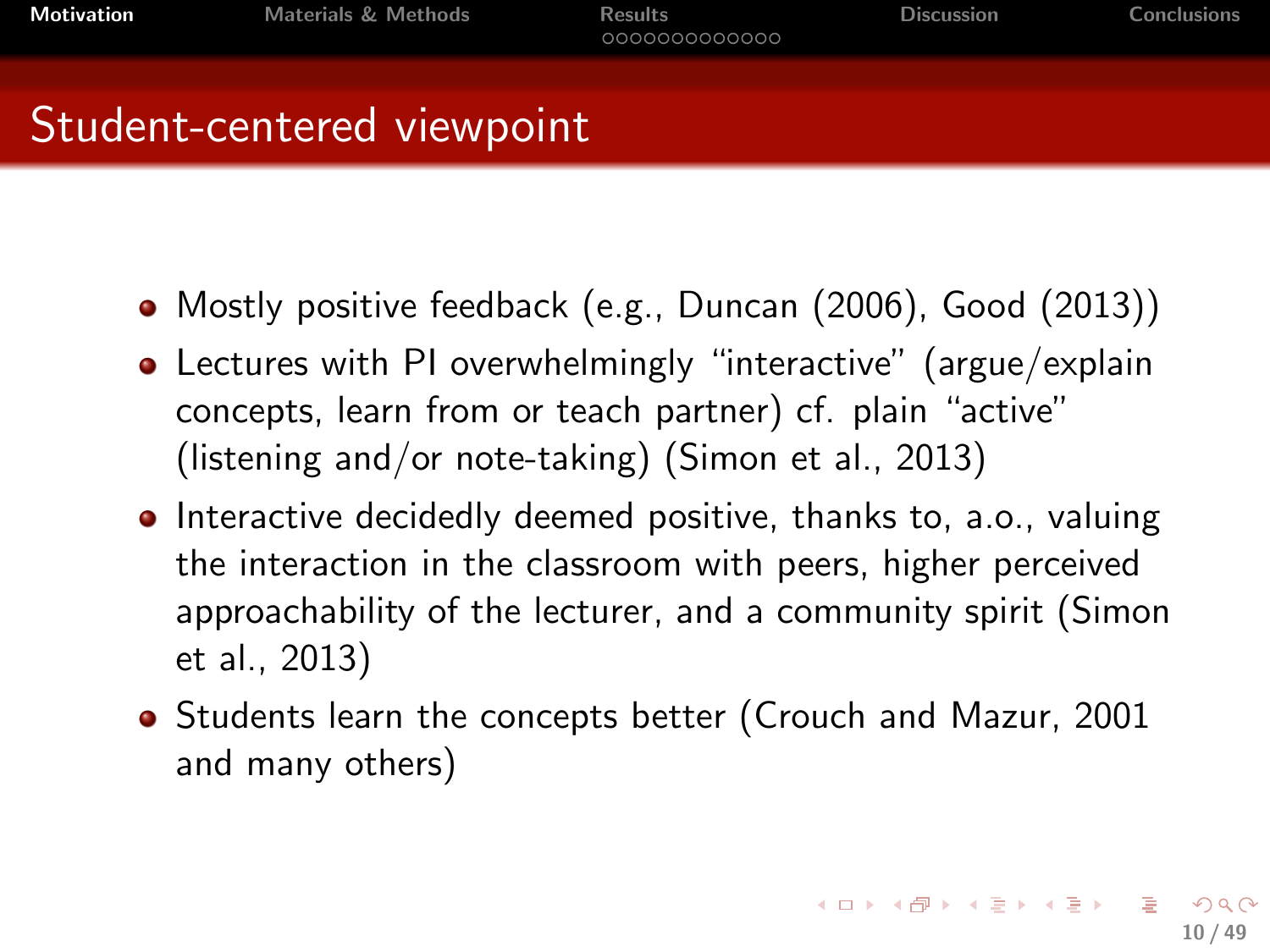# Questions and hypothesis

- Given the positive perception of PI by students, can inclusion of PI increase class attendance?
- Duncan (2006) claims yes, but reference to the study claiming
- Kaleta & Joosten (2007) indirectly indicate that PI may
- Thus, this still leaves unanswered whether including PI will
-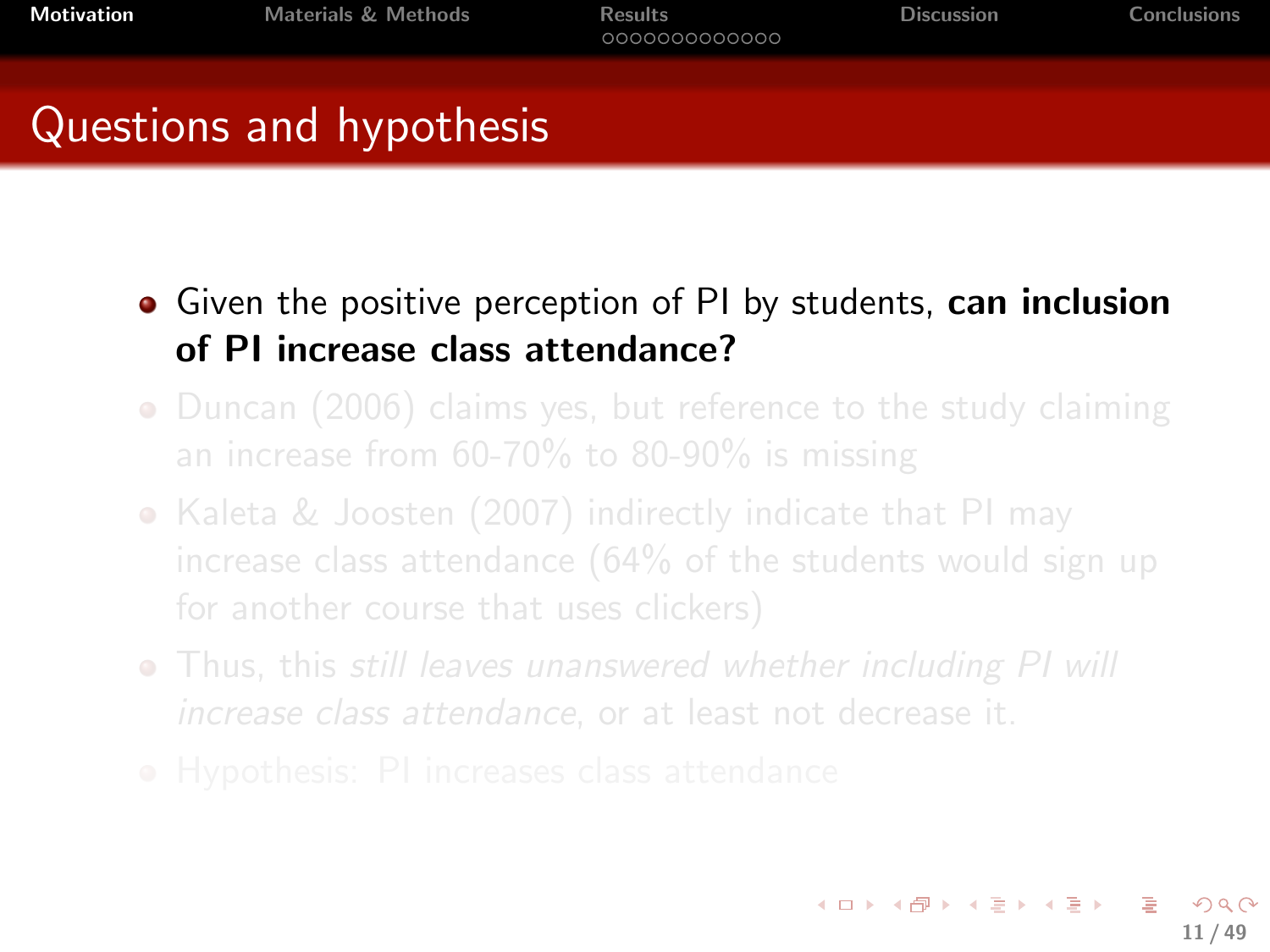Questions and hypothesis

- Given the positive perception of PI by students, can inclusion of PI increase class attendance?
- Duncan (2006) claims yes, but reference to the study claiming an increase from 60-70% to 80-90% is missing
- Kaleta & Joosten (2007) indirectly indicate that PI may increase class attendance (64% of the students would sign up for another course that uses clickers)
- Thus, this still leaves unanswered whether including PI will
- Hypothesis: PI increases class attendance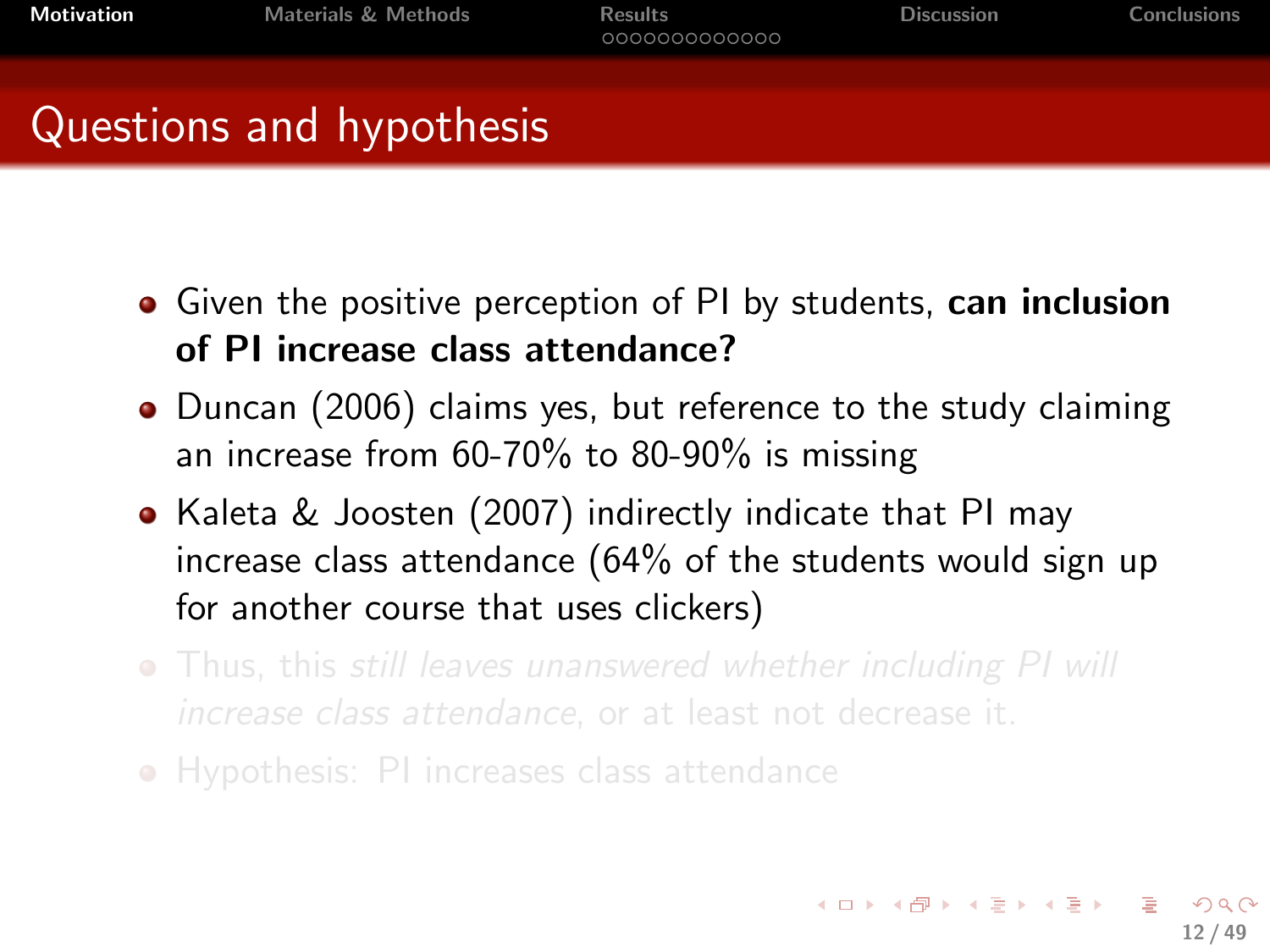Questions and hypothesis

- Given the positive perception of PI by students, can inclusion of PI increase class attendance?
- Duncan (2006) claims yes, but reference to the study claiming an increase from 60-70% to 80-90% is missing
- Kaleta & Joosten (2007) indirectly indicate that PI may increase class attendance (64% of the students would sign up for another course that uses clickers)
- Thus, this still leaves unanswered whether including PI will increase class attendance, or at least not decrease it.
- Hypothesis: PI increases class attendance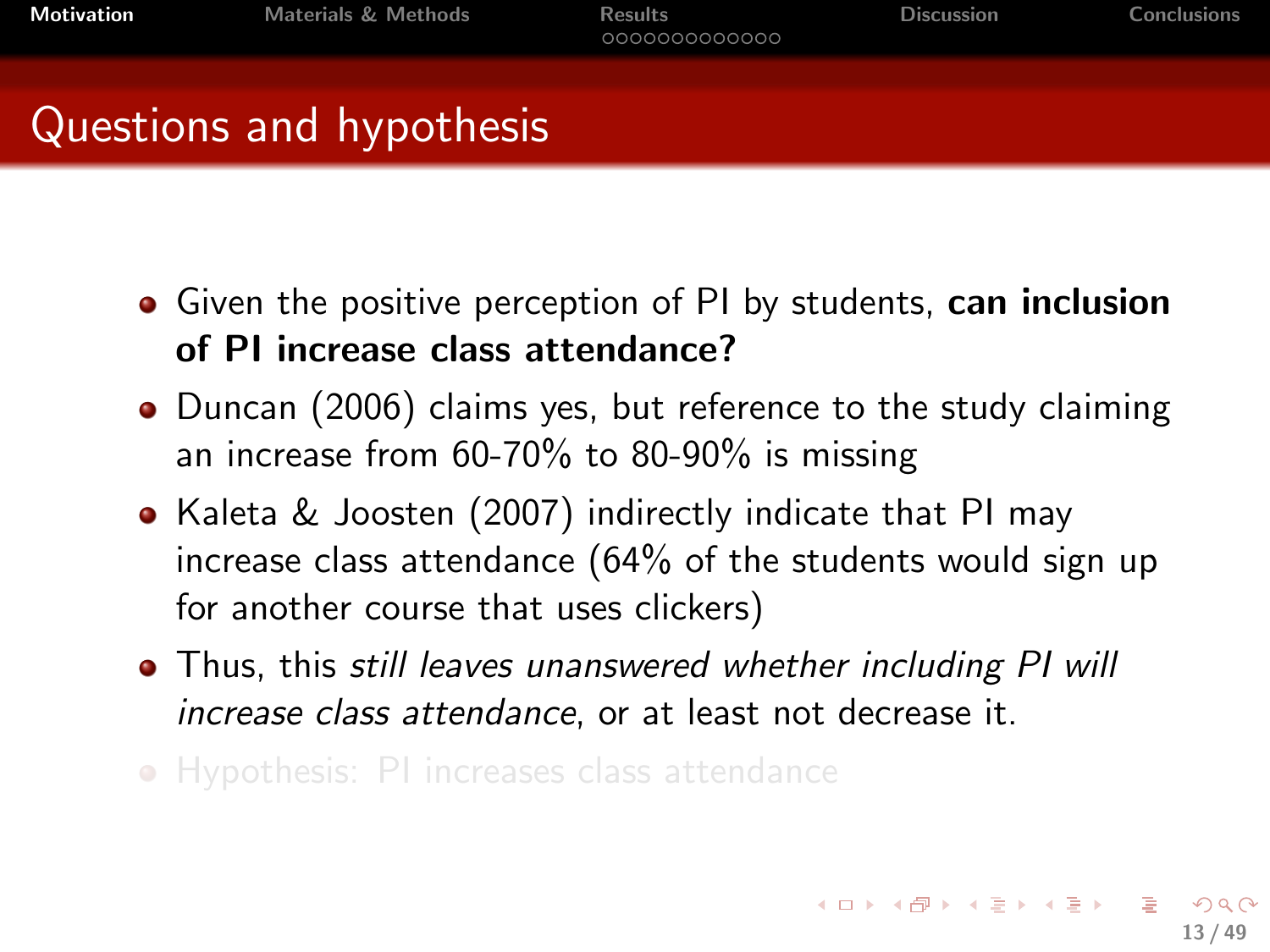- Given the positive perception of PI by students, can inclusion of PI increase class attendance?
- Duncan (2006) claims yes, but reference to the study claiming an increase from 60-70% to 80-90% is missing
- Kaleta & Joosten (2007) indirectly indicate that PI may increase class attendance (64% of the students would sign up for another course that uses clickers)
- Thus, this still leaves unanswered whether including PI will increase class attendance, or at least not decrease it.
- Hypothesis: PI increases class attendance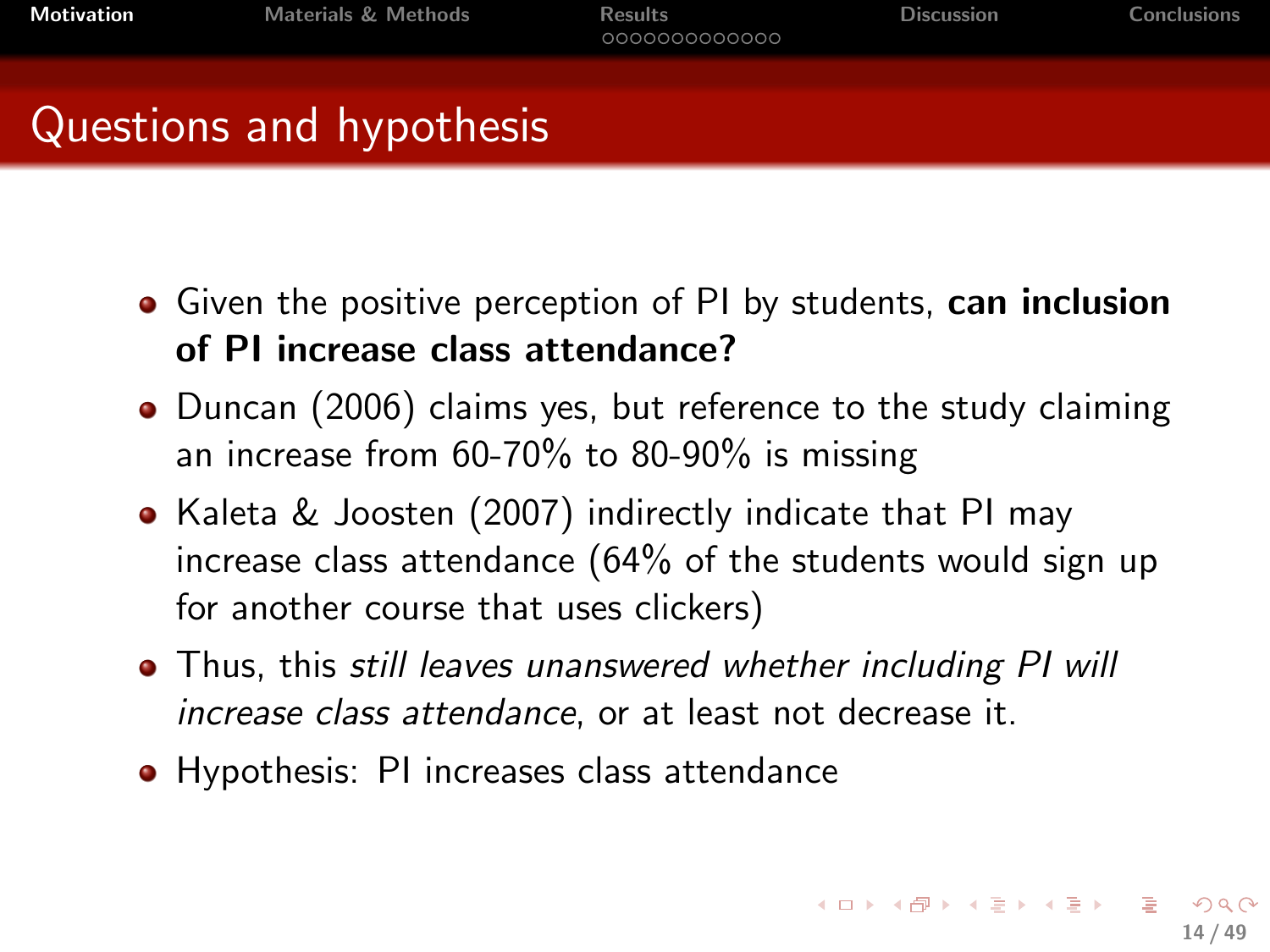<span id="page-14-0"></span>

| Motivation | <b>Materials &amp; Methods</b> | <b>Results</b><br>000000000000 | <b>Discussion</b> | Conclusions |
|------------|--------------------------------|--------------------------------|-------------------|-------------|
| Outline    |                                |                                |                   |             |

#### **[Motivation](#page-2-0)**

#### 2 [Materials & Methods](#page-14-0)

#### **[Results](#page-21-0)**

- **[Peer Instruction and class attendance](#page-22-0)**
- [Course evaluations](#page-27-0)
- [Peer instruction learning curve](#page-30-0)

#### **[Discussion](#page-36-0)**

#### **[Conclusions](#page-41-0)**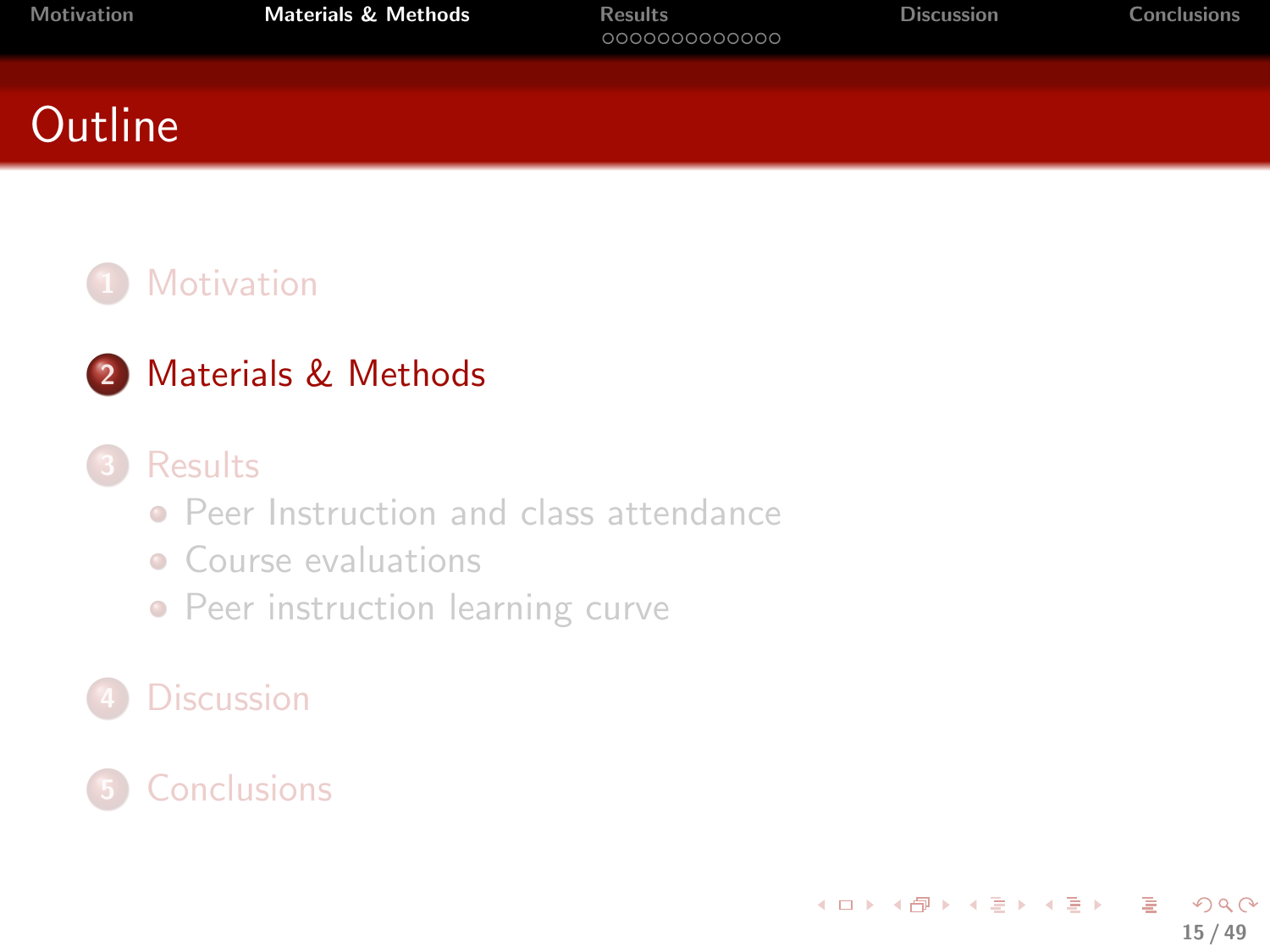# Set-up, running, and evaluation of the peer instruction (condensed overview)

- Choose software for medium-resource PI (software-based ARS)
- Choose course, select which lectures to have PI
- Develop the questions online and offline
- **•** Record the number of students in class for each of the 19 lectures by silent manual headcount by the lecturer
- Make any other notes that may be relevant
- Conduct PI and record participation in the quiz and the answers
- Evaluate the data in standard spreadsheet software
- Use the general course and lecturer evaluation forms to obtain feedback about the PI specifically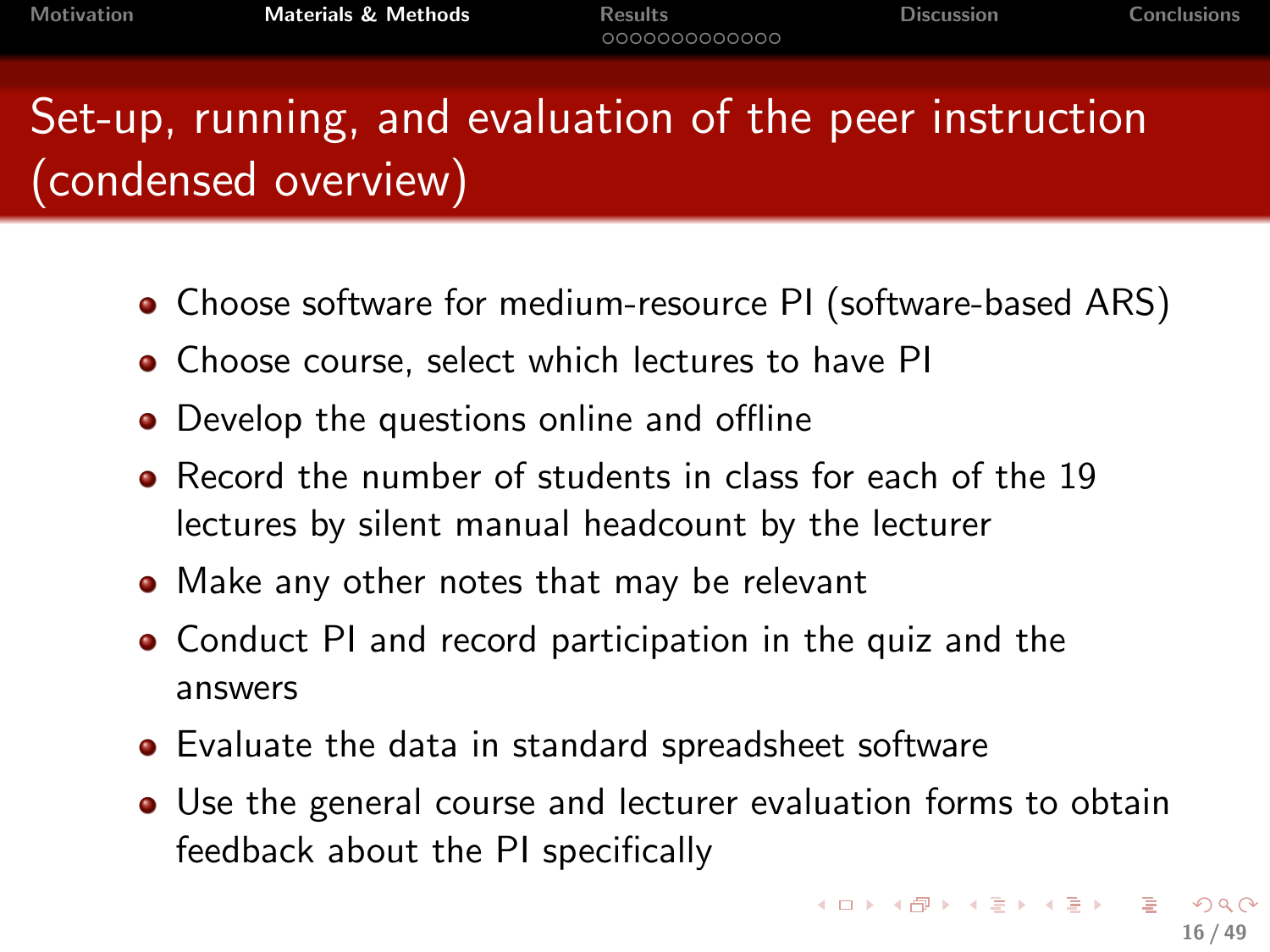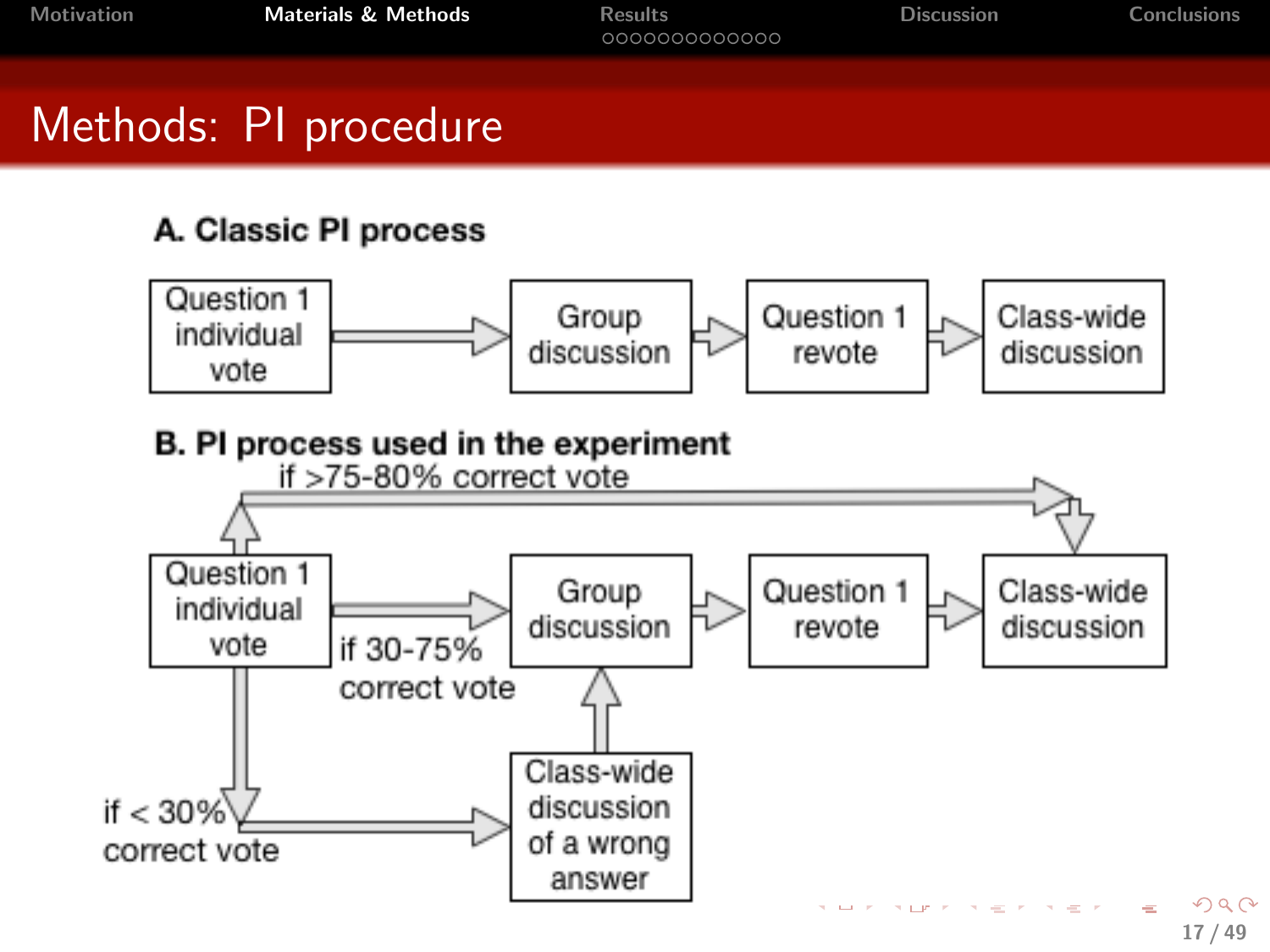| Materials | Motivation | <b>Materials &amp; Methods</b> | <b>Results</b><br>000000000000 | <b>Discussion</b> | Conclusions |
|-----------|------------|--------------------------------|--------------------------------|-------------------|-------------|
|           |            |                                |                                |                   |             |

- Wireless connection and online voting with a 'software-based clicker' (ARS)
- **•** Evaluation of ARS software:
	- (McGraw Centre for Teaching & Learning, 2012), covering 19 different software-based ARSs,
	- Socrative and eClicker did not meet requirements upfront
	- 4 selected for evaluation:
		- Google Forms and Pinnion are too cumbersome for releasing the individual questions
		- Qurio had an annoying website.
		- Mentimeter chosen (by elimination)
- Mentimeter limitations: 100 char max, no figures, no symbols, no saving results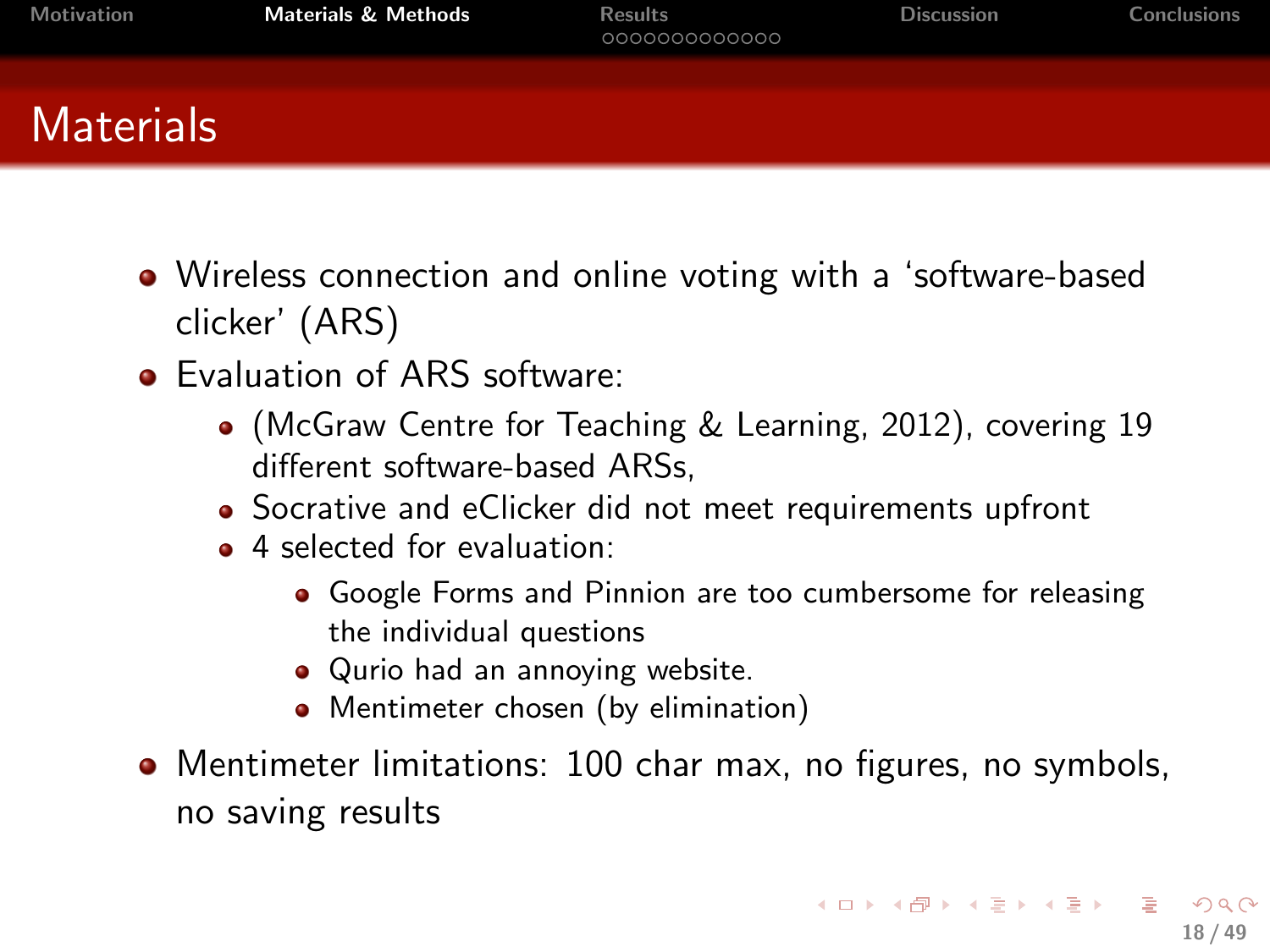# Materials: the course

- "Networks course" 2014
- Third (and last) block of the larger 3rd-year CS compulsory course
- **•** From mid-April to the end of May over 19 lectures, one each working day from 9:00-9:45, except the (many) public holidays
- Typically about 100 registered students
- Networks is a 'run-of-the-mill' CS course
- Chapters 1-6 of the textbook (Kurose and Ross, 2013)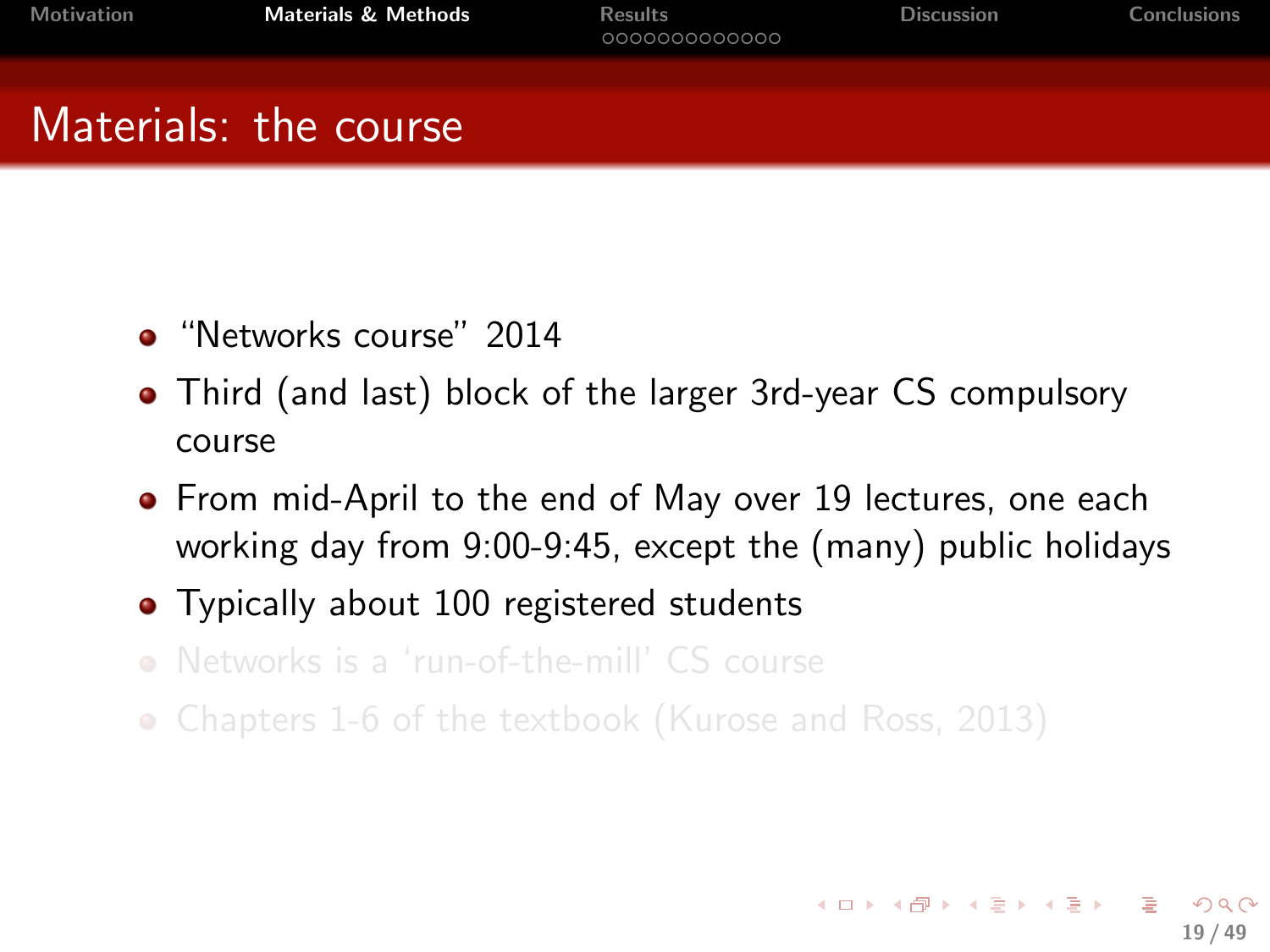$\mathbf{A} \cap \mathbf{D} \rightarrow \mathbf{A} \cap \mathbf{B} \rightarrow \mathbf{A} \oplus \mathbf{B} \rightarrow \mathbf{A} \oplus \mathbf{B} \rightarrow \mathbf{A} \oplus \mathbf{B}$ 

20 / 49

# Materials: the course

- "Networks course" 2014
- Third (and last) block of the larger 3rd-year CS compulsory course
- **•** From mid-April to the end of May over 19 lectures, one each working day from 9:00-9:45, except the (many) public holidays
- Typically about 100 registered students
- Networks is a 'run-of-the-mill' CS course
- Chapters 1-6 of the textbook (Kurose and Ross, 2013)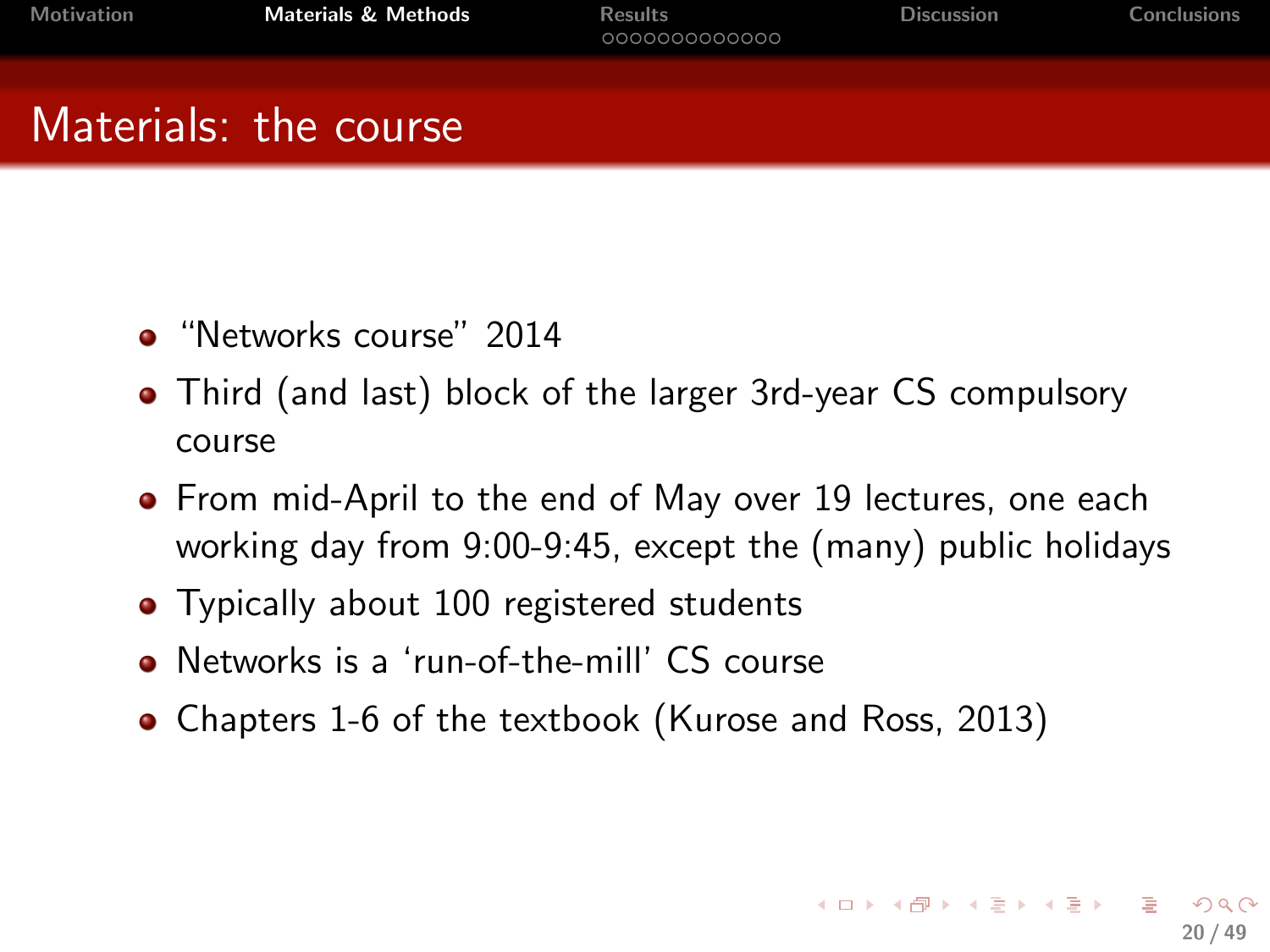[Motivation](#page-2-0) [Materials & Methods](#page-14-0) [Results](#page-21-0) [Discussion](#page-36-0) [Conclusions](#page-41-0)

## Materials: sample concept test

L15Q5. Consider the following network configuration and addresses.



Host A wants to communicate with B. It did so yesterday. Which of the following will NOT happen/is NOT true?

- A. Host 111.111.111.112 also receives a frame from A.
- Router R will put <111.111.111.111, 74-29-9C-E8-FF-55, 20> in its ARP table, if not already **B.** there
- C. A's frame has destination addresses 222.222.222.222 and 49-BD-D2-C7-56-2A
- D. Router R sends a frame containing addresses 1A-23-F9-CD-06-9B and 49-BD-D2-C7-56-2A, and 111.111.111.111 and 222.222.222.222

(Correct Answer: C)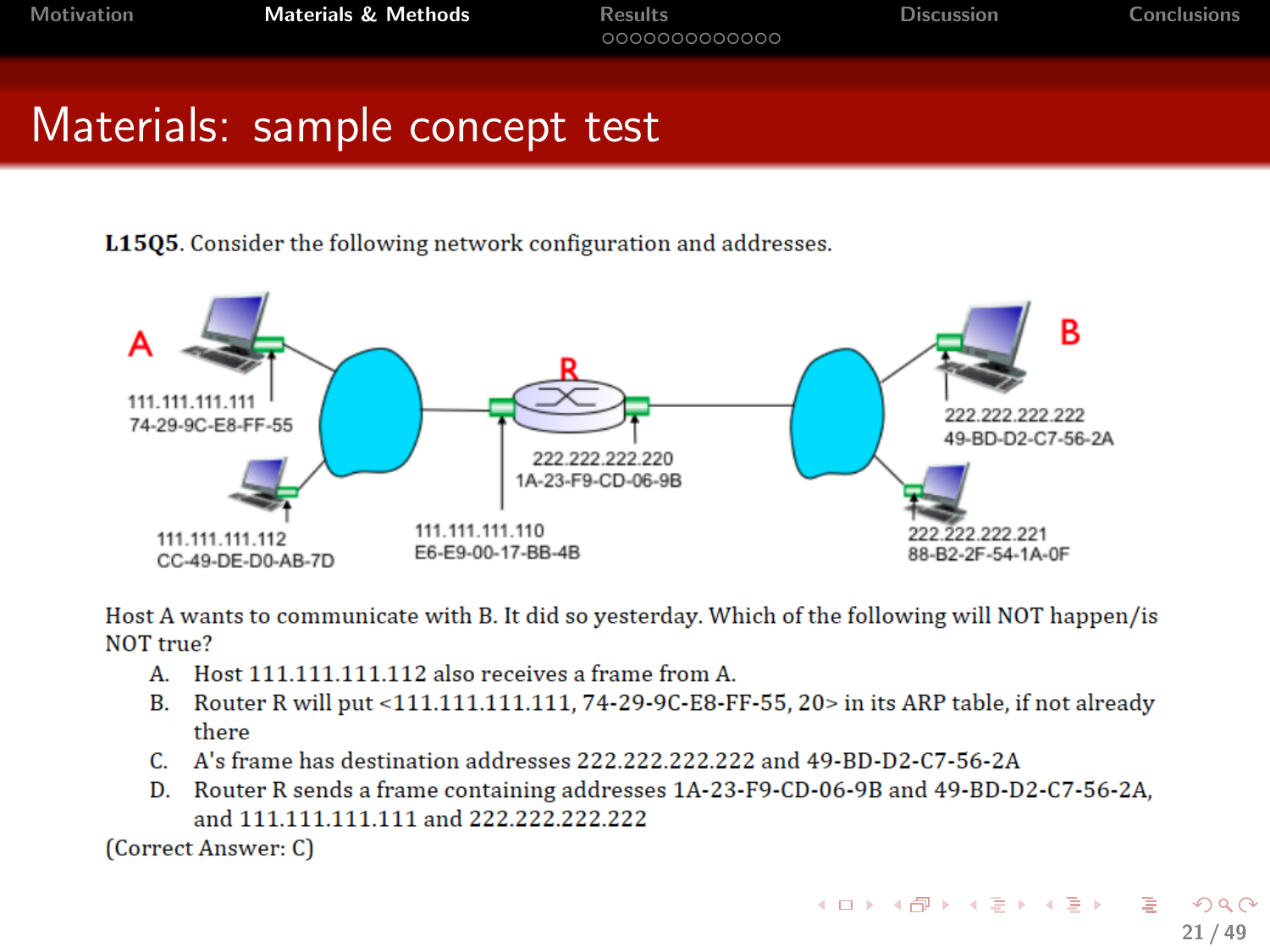<span id="page-21-0"></span>

| <b>Motivation</b> | Materials & Methods | <b>Results</b><br>000000000000 | <b>Discussion</b> | Conclusions |
|-------------------|---------------------|--------------------------------|-------------------|-------------|
| Outline           |                     |                                |                   |             |
|                   |                     |                                |                   |             |

#### **[Motivation](#page-2-0)**

2 [Materials & Methods](#page-14-0)

#### 3 [Results](#page-21-0)

- **[Peer Instruction and class attendance](#page-22-0)**
- [Course evaluations](#page-27-0)
- [Peer instruction learning curve](#page-30-0)

### **[Discussion](#page-36-0)**

#### **[Conclusions](#page-41-0)**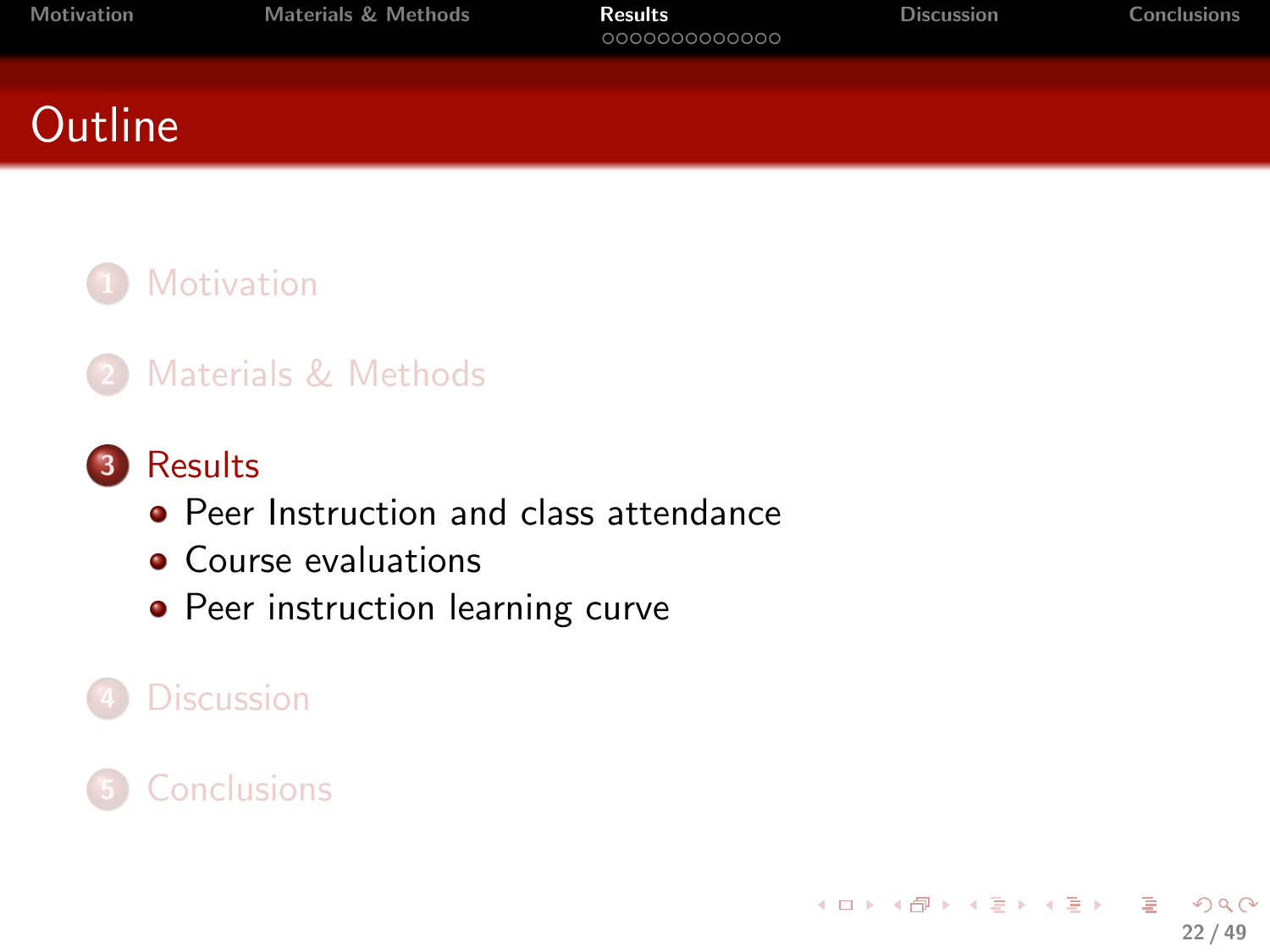<span id="page-22-0"></span>

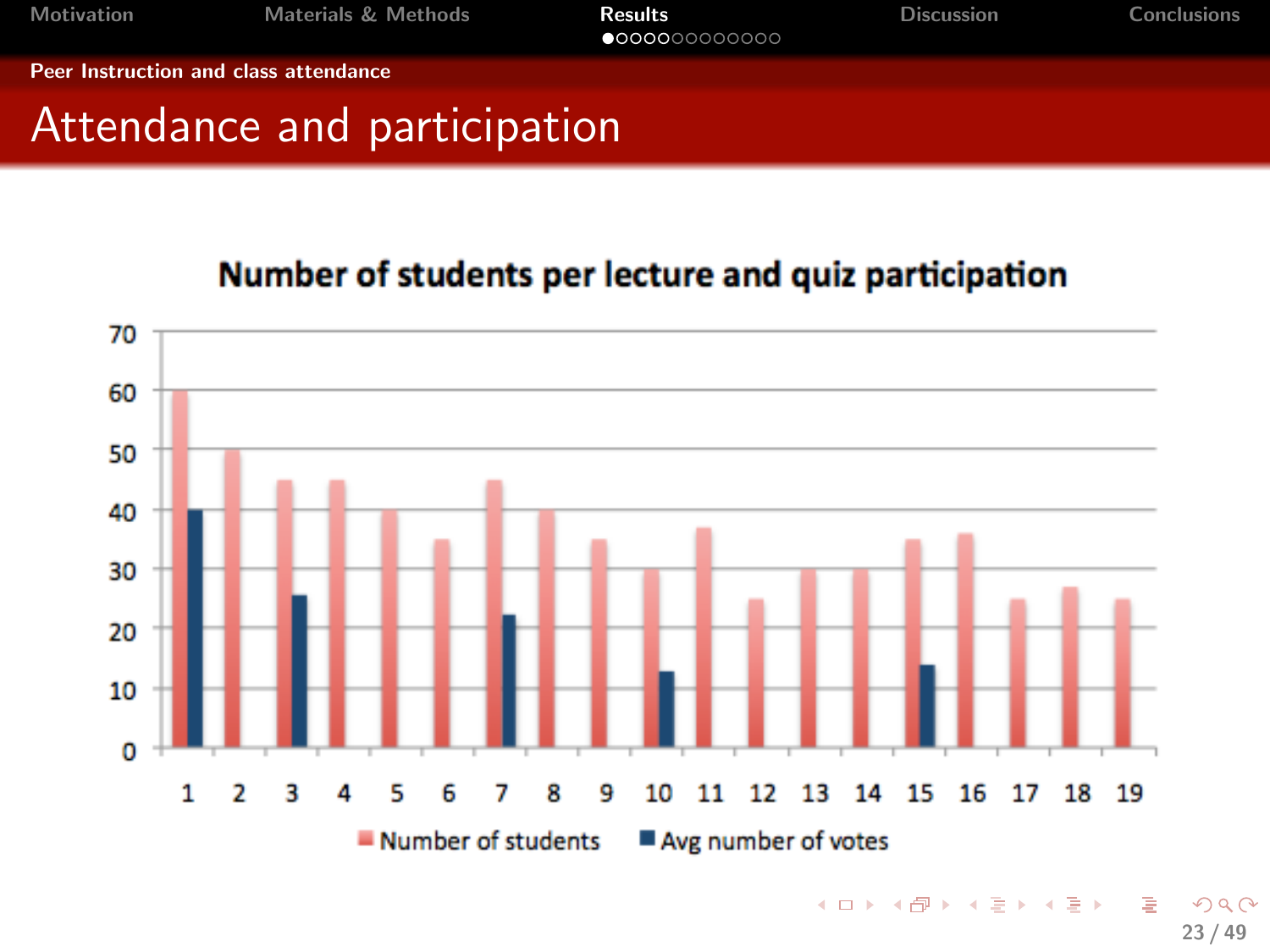<span id="page-23-0"></span>

| Motivation                            | Materials & Methods          | <b>Results</b><br>0000000000000 | <b>Discussion</b> | Conclusions |
|---------------------------------------|------------------------------|---------------------------------|-------------------|-------------|
| Peer Instruction and class attendance |                              |                                 |                   |             |
|                                       | Attendance and participation |                                 |                   |             |



<sup>24 / 49</sup>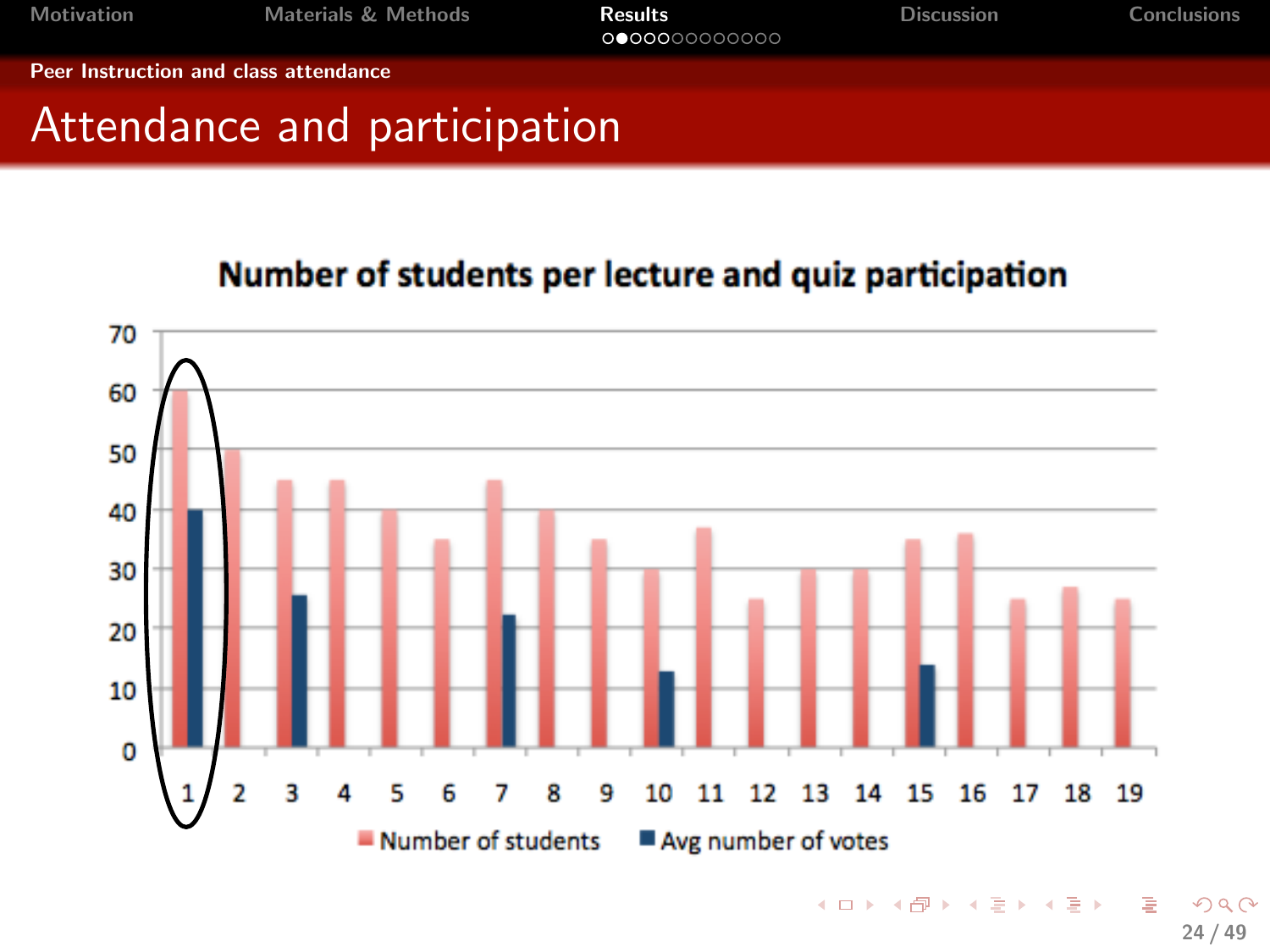<span id="page-24-0"></span>

| Motivation                            | <b>Materials &amp; Methods</b> | <b>Results</b><br>000000000000 | <b>Discussion</b> | Conclusions |
|---------------------------------------|--------------------------------|--------------------------------|-------------------|-------------|
| Peer Instruction and class attendance |                                |                                |                   |             |
|                                       | Attendance and participation   |                                |                   |             |

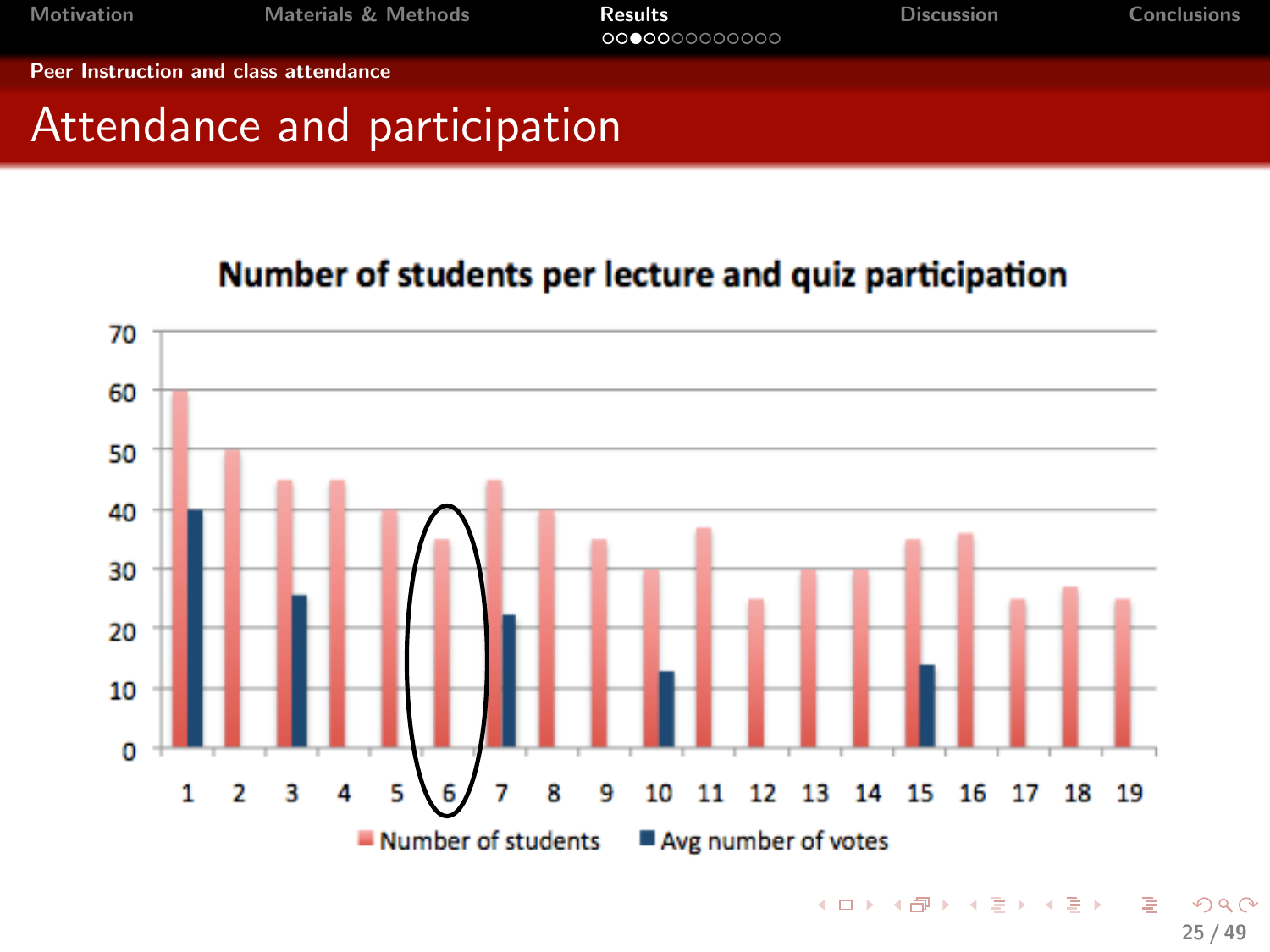<span id="page-25-0"></span>

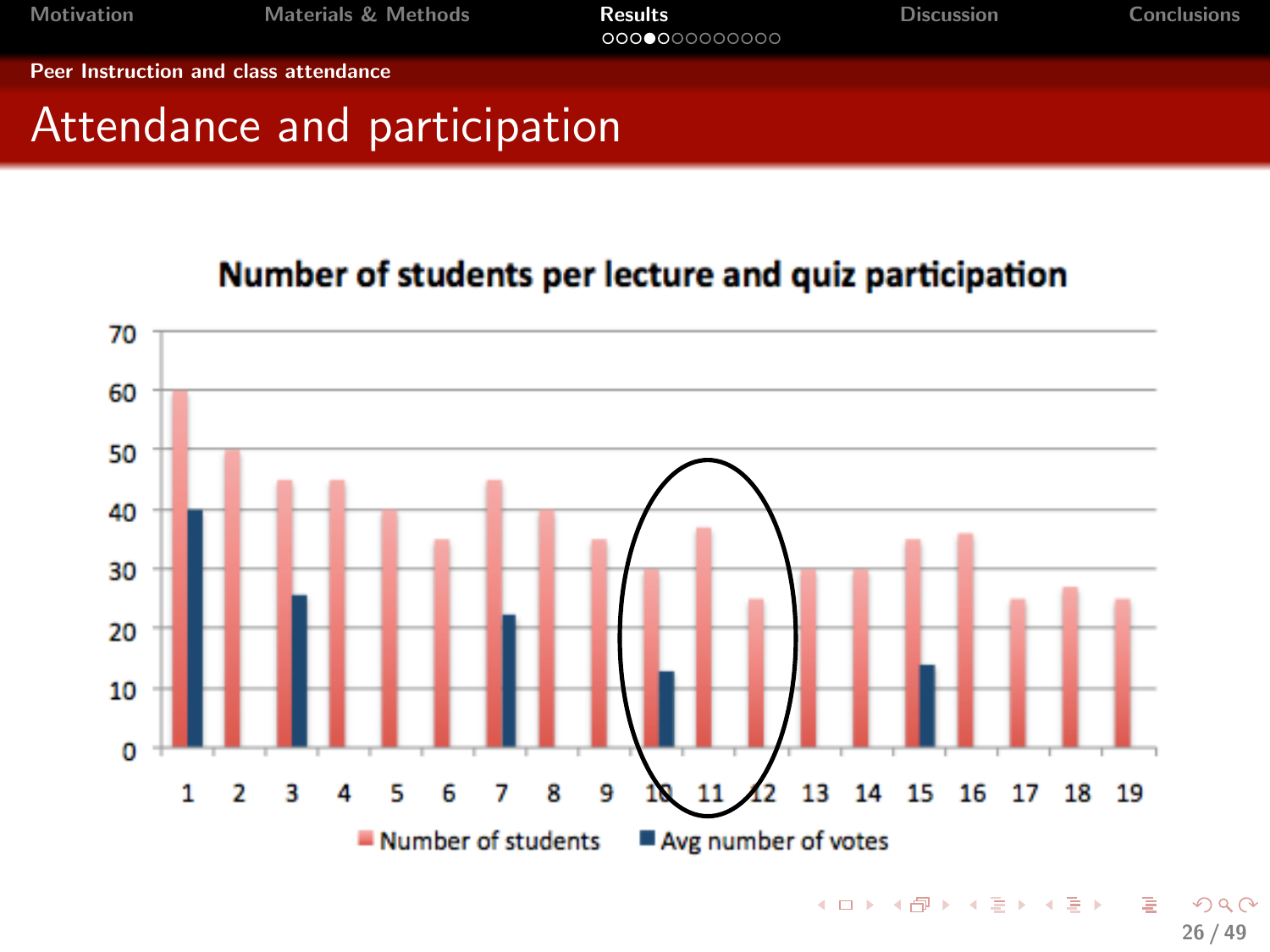<span id="page-26-0"></span>

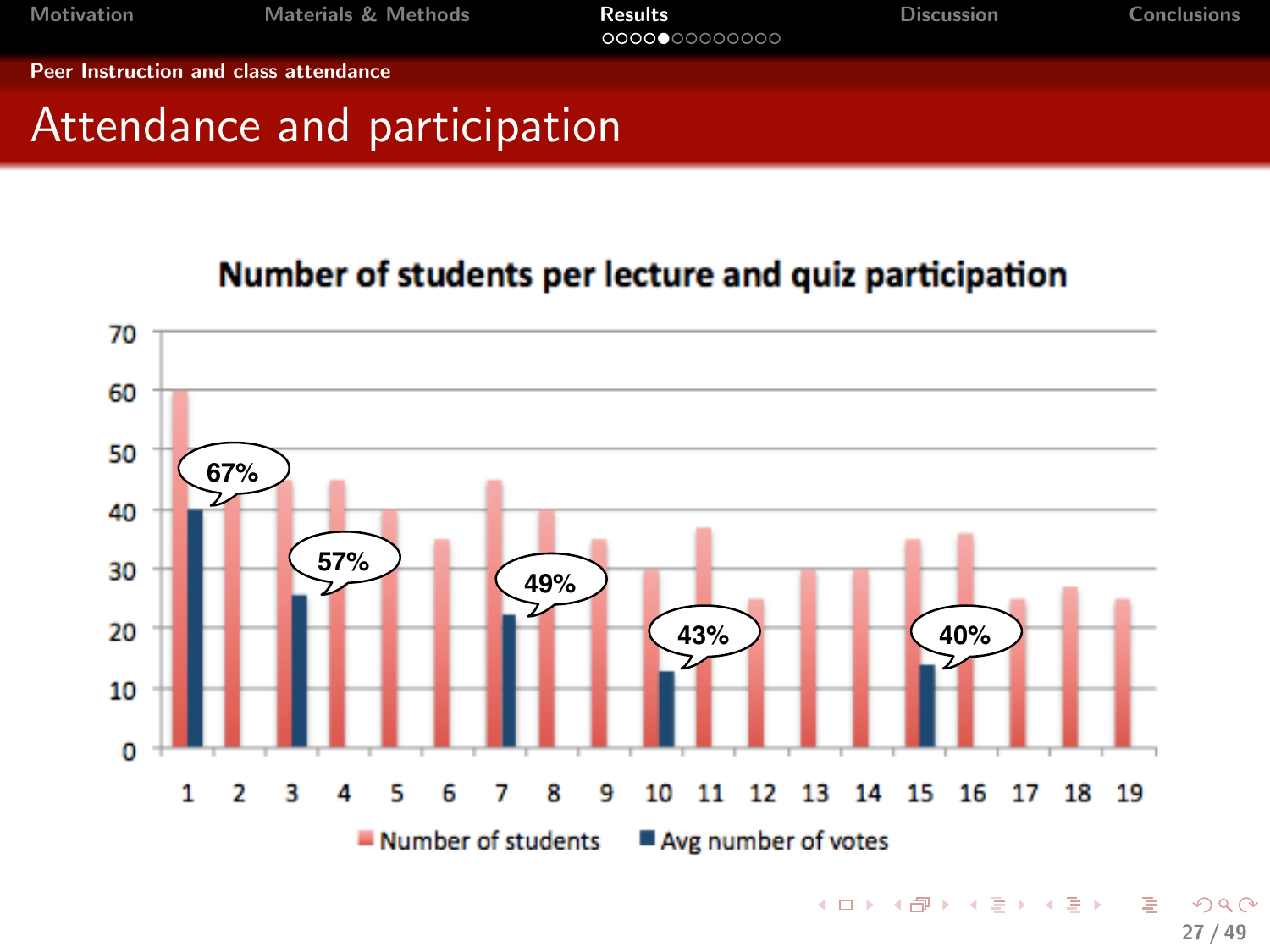#### <span id="page-27-0"></span>[Course evaluations](#page-27-0)

# Aggregate results course evaluation on PI

- 43 answers for the question about 'quizzes'
- 11 below average, most students average ( $n = 22$ , i.e.,  $51\%$ ). and 10 above average; overall slightly positive
- Lecturer evaluation form about PI: 26 answers (of which 7
- Better evaluation PI in lecturer evaluation than in course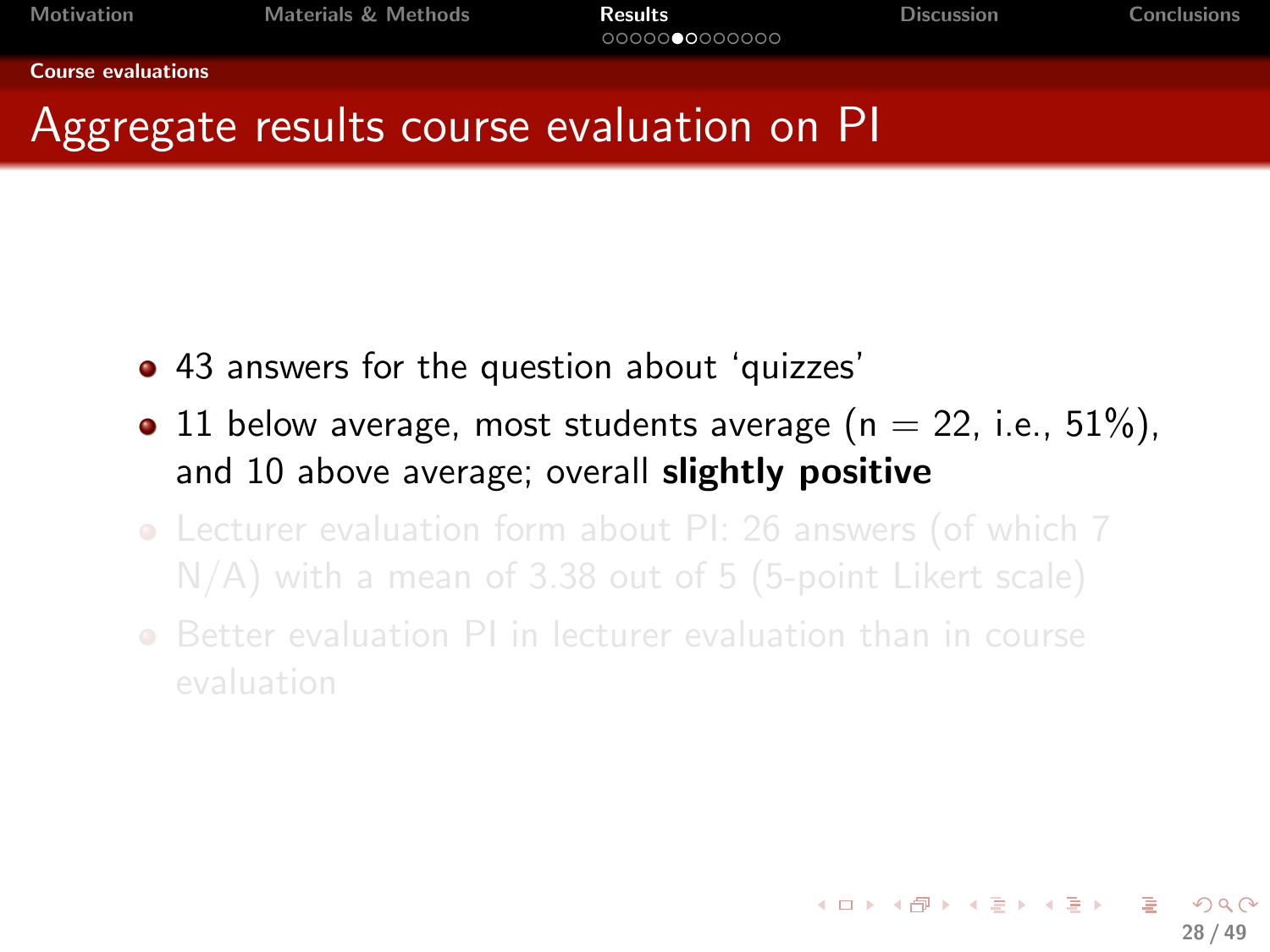<span id="page-28-0"></span>[Motivation](#page-2-0) [Materials & Methods](#page-14-0) [Results](#page-21-0) [Discussion](#page-36-0) [Conclusions](#page-41-0) Conclusions

#### [Course evaluations](#page-28-0)

## Aggregate results course evaluation on PI

- 43 answers for the question about 'quizzes'
- 11 below average, most students average ( $n = 22$ , i.e.,  $51\%$ ). and 10 above average; overall slightly positive
- Lecturer evaluation form about PI: 26 answers (of which 7 N/A) with a mean of 3.38 out of 5 (5-point Likert scale)
- Better evaluation PI in lecturer evaluation than in course evaluation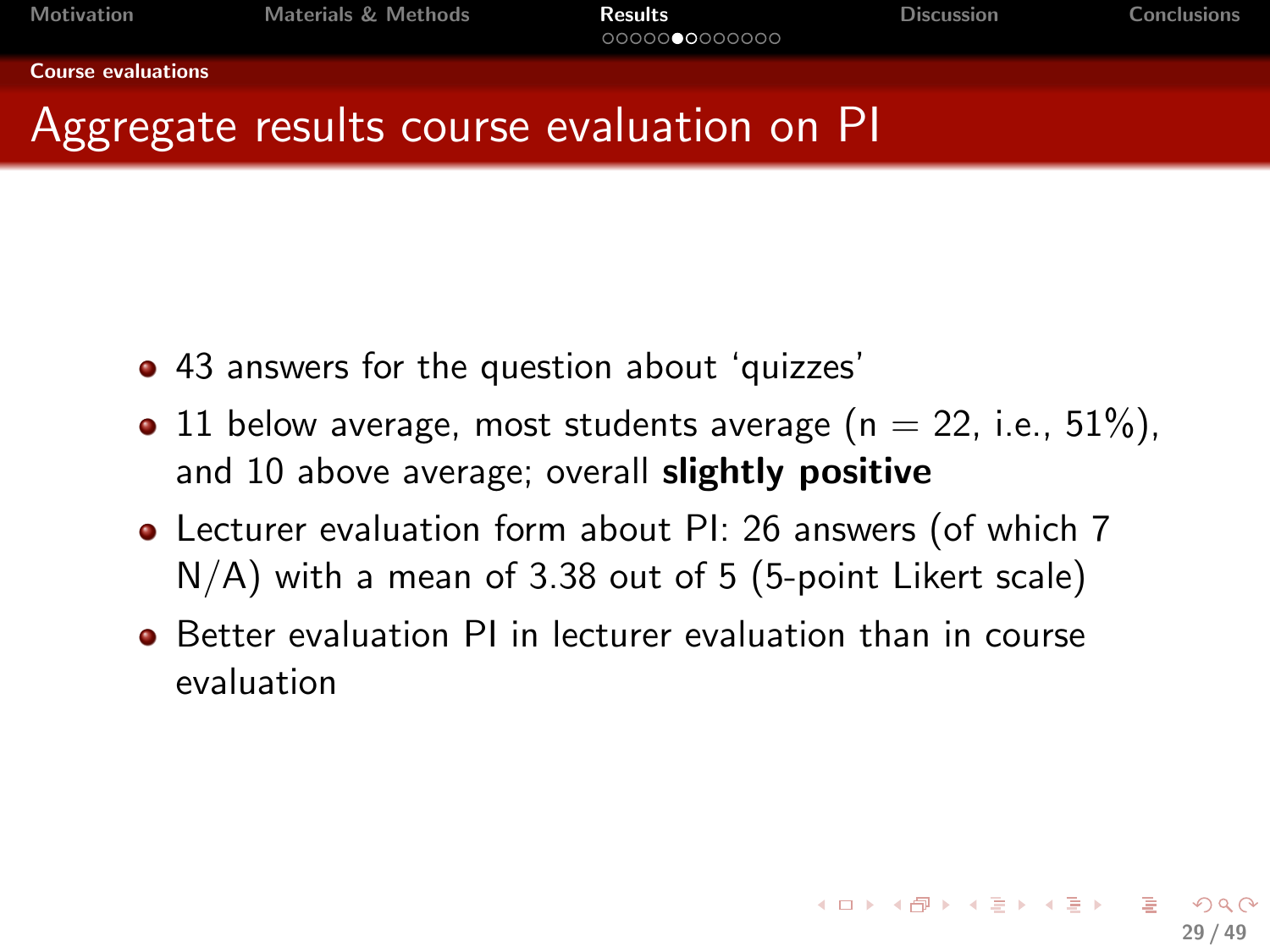<span id="page-29-0"></span>[Motivation](#page-2-0) [Materials & Methods](#page-14-0) [Results](#page-21-0) [Discussion](#page-36-0) [Conclusions](#page-41-0)

30 / 49

K ロ ▶ K @ ▶ K 할 > K 할 > → 할 → ⊙ Q ⊙

[Course evaluations](#page-29-0)

# Free comments section (selection)

- "I liked the quizzes, they made the lectures more interactive."
- "The online voting tool that [xxx] used made the lectures more interesting and useful, as it encouraged class participation."
- "Using GoVote really added to the lectures."
- "enjoyed the online classes quizzes helped me stay awake!"
- "... boring ..." (but with low lecture attendance)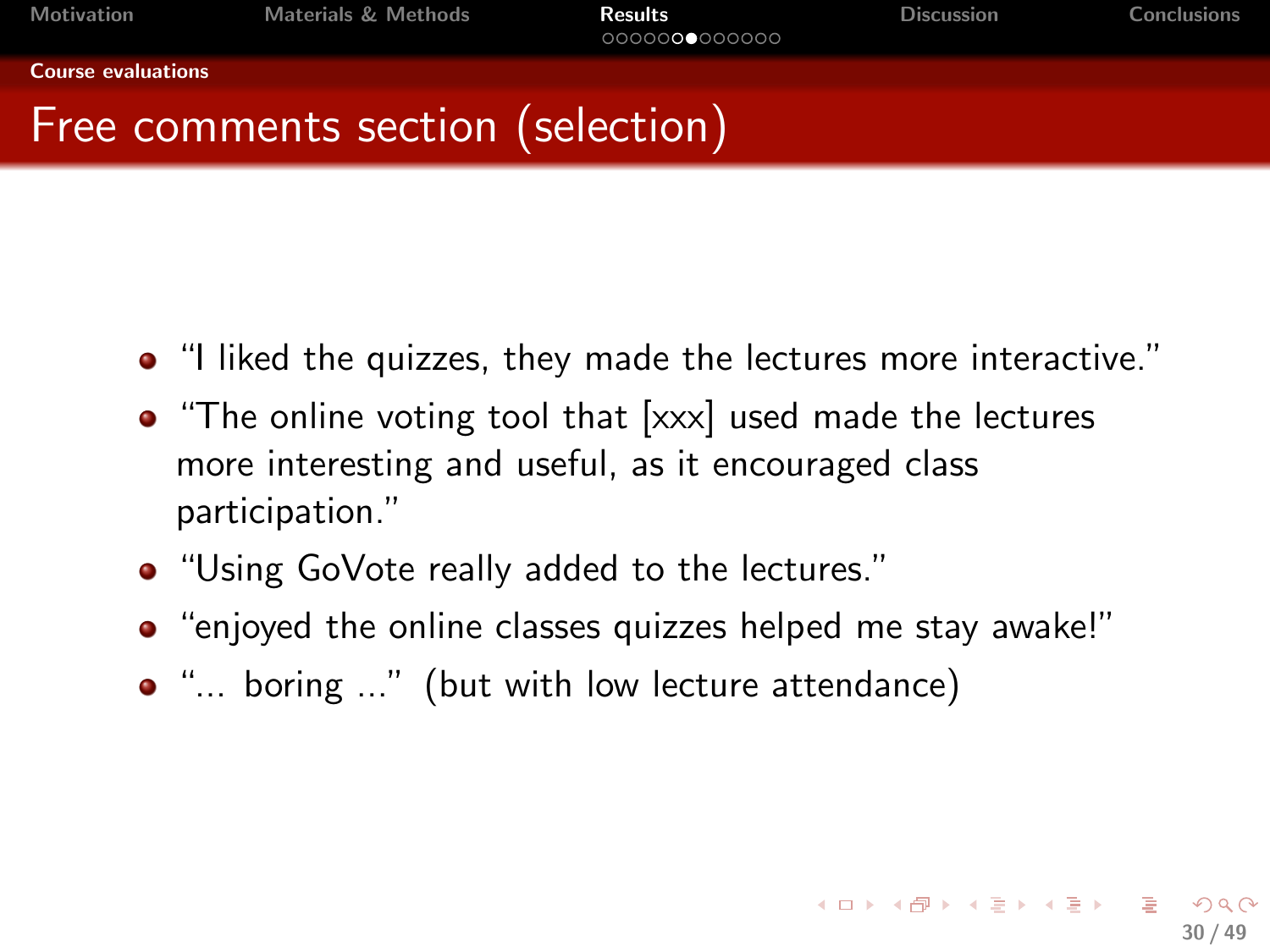<span id="page-30-0"></span>

| <b>Motivation</b>               | <b>Materials &amp; Methods</b> | <b>Results</b><br>0000000000000 | <b>Discussion</b> | <b>Conclusions</b> |
|---------------------------------|--------------------------------|---------------------------------|-------------------|--------------------|
| Peer instruction learning curve |                                |                                 |                   |                    |
| Peer Instruction                |                                |                                 |                   |                    |

- Learning curve for peer instruction among students
- Waiting & revoting vs. discussion and revoting—latter good illustration of PI.
- Last PI: few voters, but active engagement in the lecture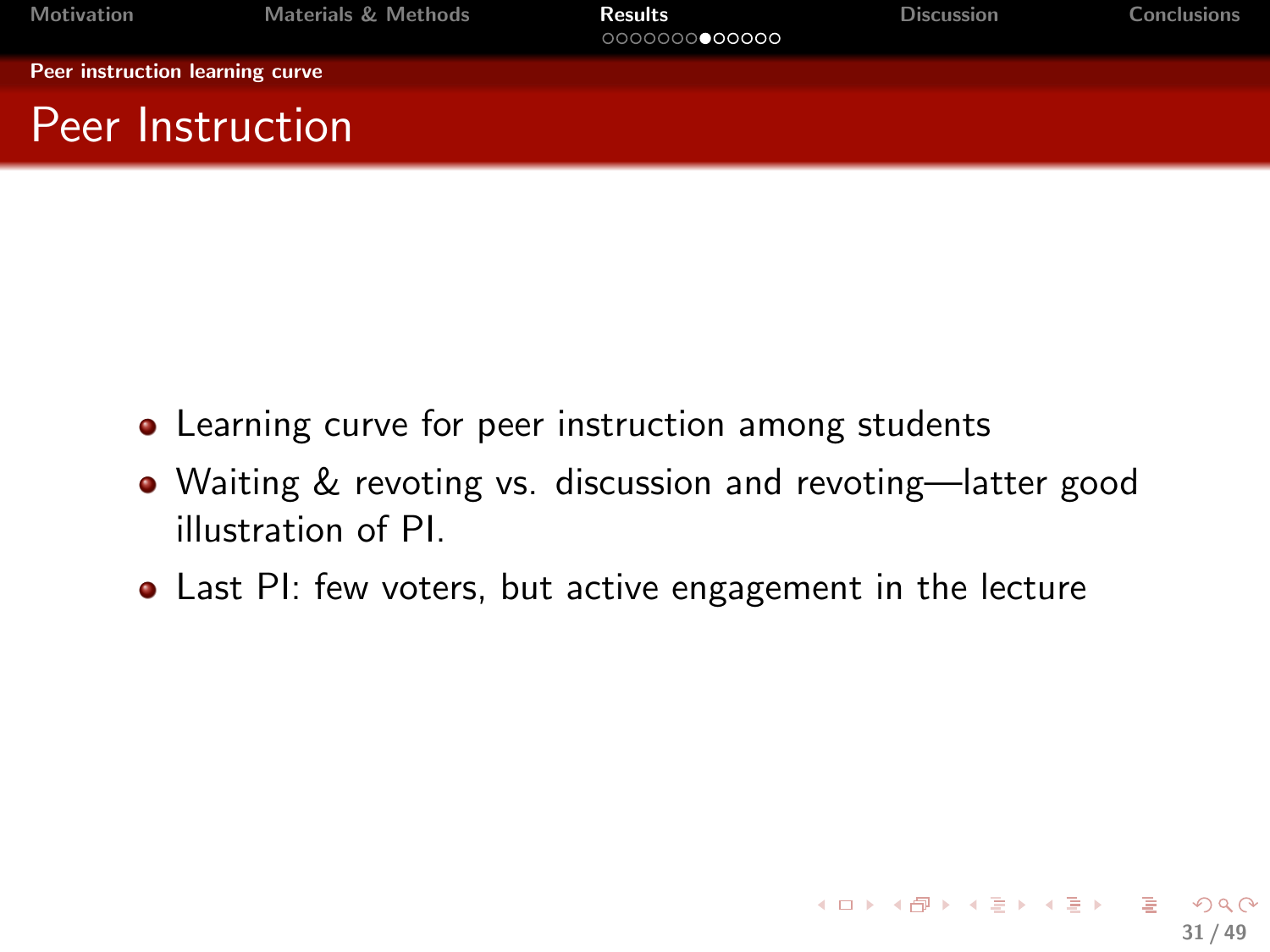<span id="page-31-0"></span>

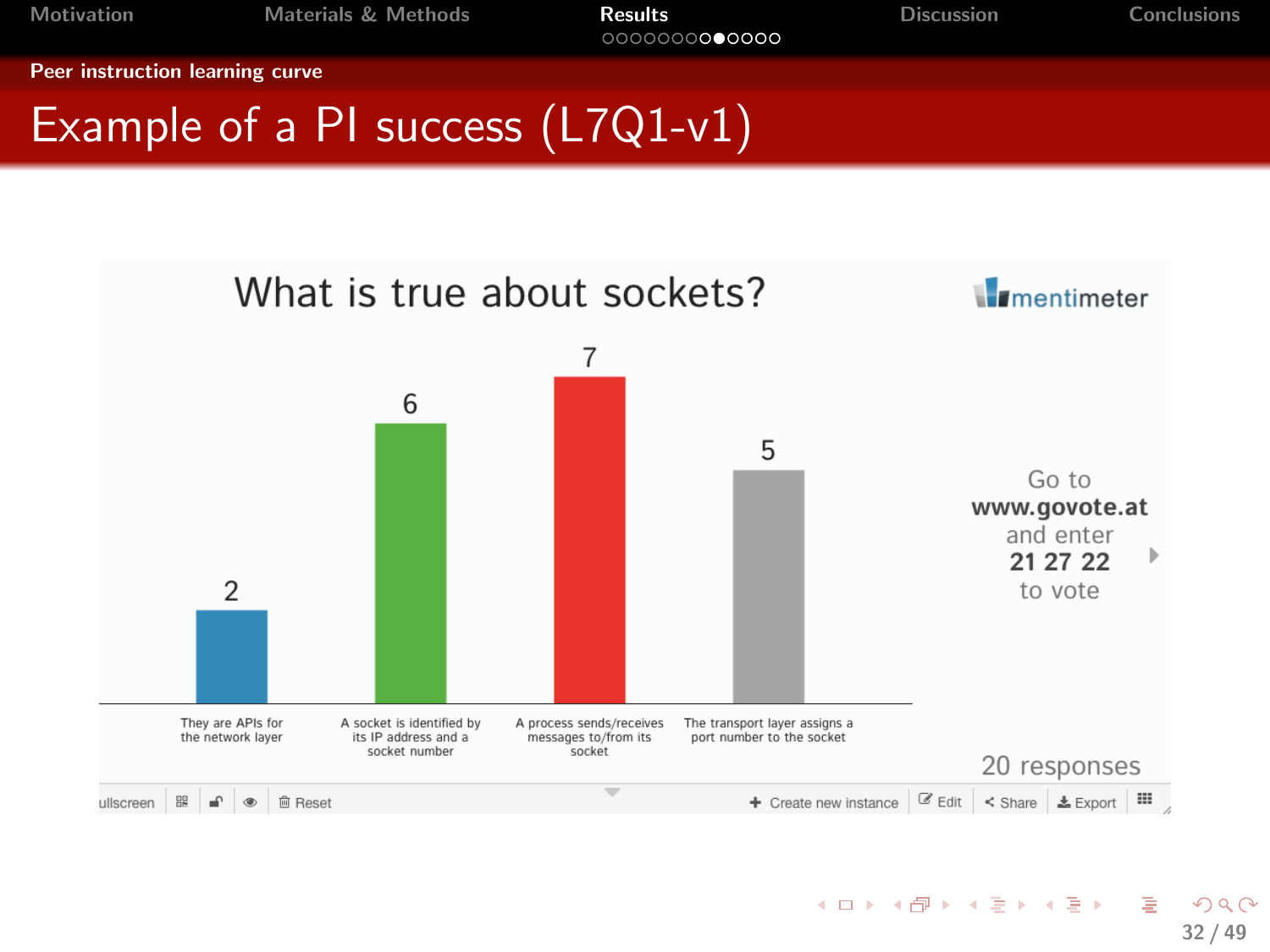<span id="page-32-0"></span>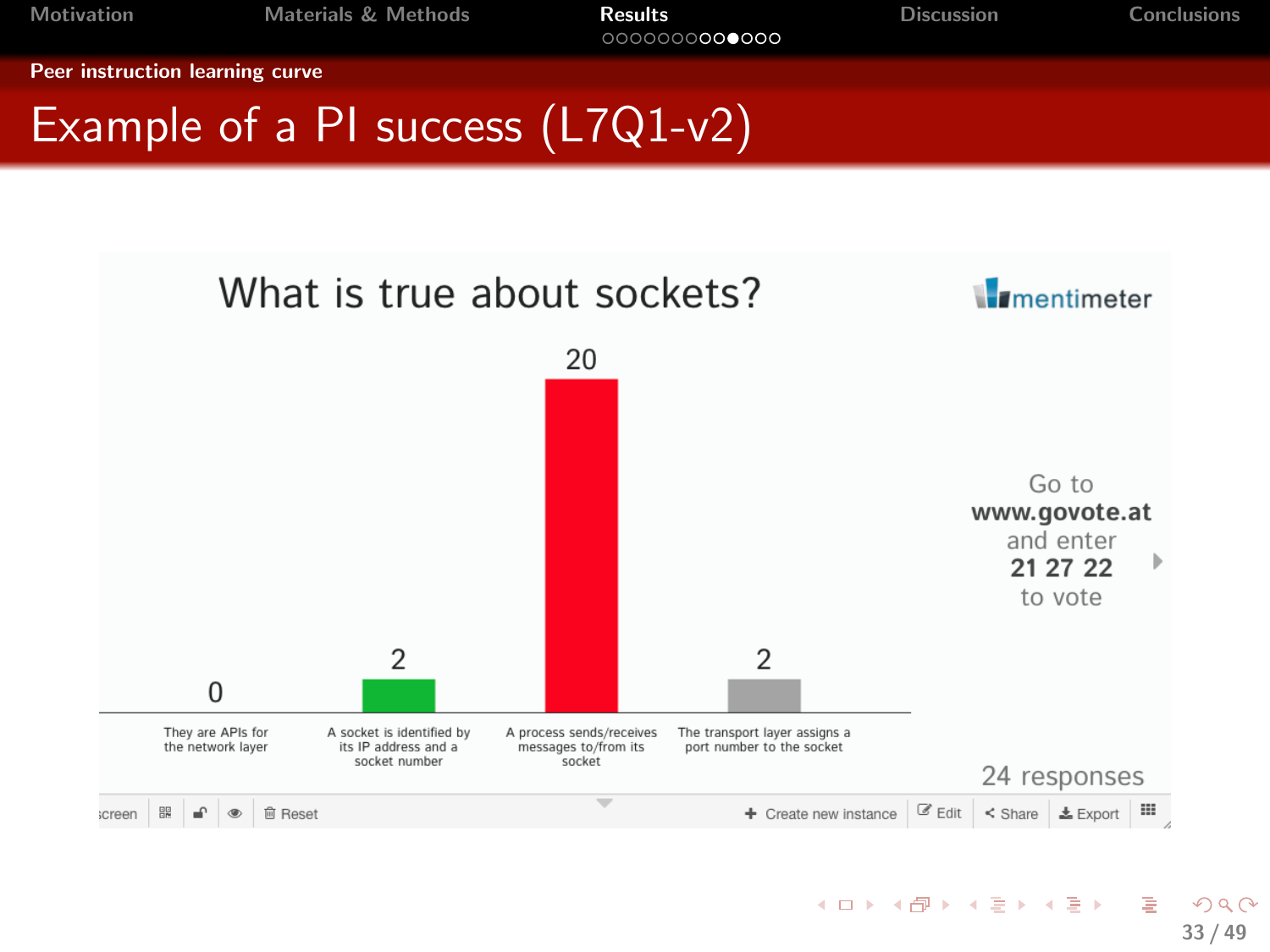<span id="page-33-0"></span>[Motivation](#page-2-0) [Materials & Methods](#page-14-0) [Results](#page-21-0) [Discussion](#page-36-0) [Conclusions](#page-41-0)

[Peer instruction learning curve](#page-33-0)

# Example where PI and Mentimeter fail (L15Q5)

L1505. Consider the following network configuration and addresses.



Host A wants to communicate with B. It did so vesterday. Which of the following will NOT happen/is NOT true?

- A. Host 111.111.111.112 also receives a frame from A.
- B. Router R will put <111.111.111.111.74-29-9C-E8-FF-55. 20> in its ARP table, if not already there
- C. A's frame has destination addresses 222.222.222.222 and 49-BD-D2-C7-56-2A
- D. Router R sends a frame containing addresses 1A-23-F9-CD-06-9B and 49-BD-D2-C7-56-2A. and 111.111.111.111 and 222.222.222.222

(Correct Answer: C)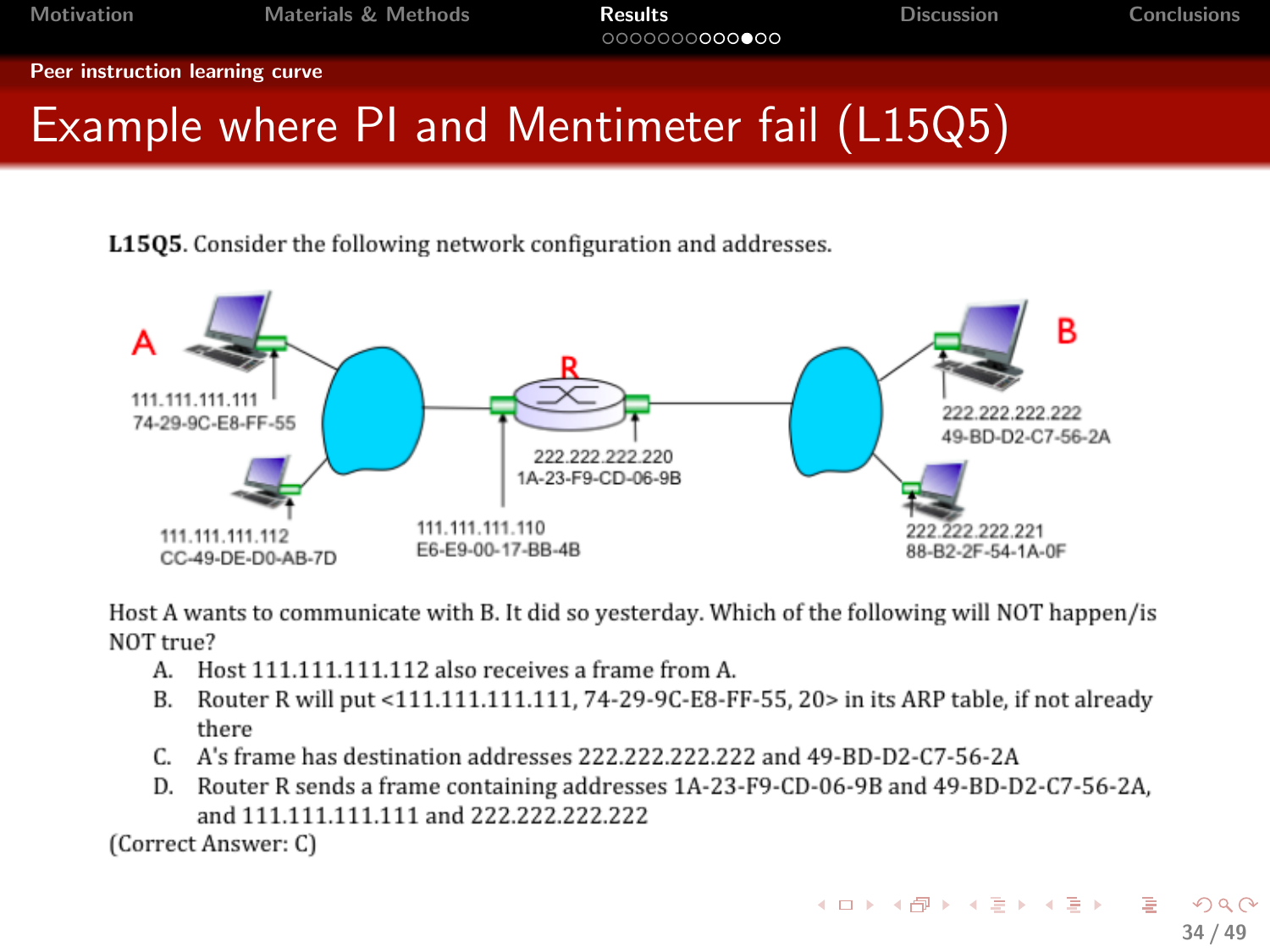<span id="page-34-0"></span>[Motivation](#page-2-0) **[Materials & Methods](#page-14-0)** [Results](#page-21-0) **Results** [Discussion](#page-36-0) [Conclusions](#page-41-0)

[Peer instruction learning curve](#page-34-0)

# Example where PI fails—but useful feedback (L15Q5-v1)

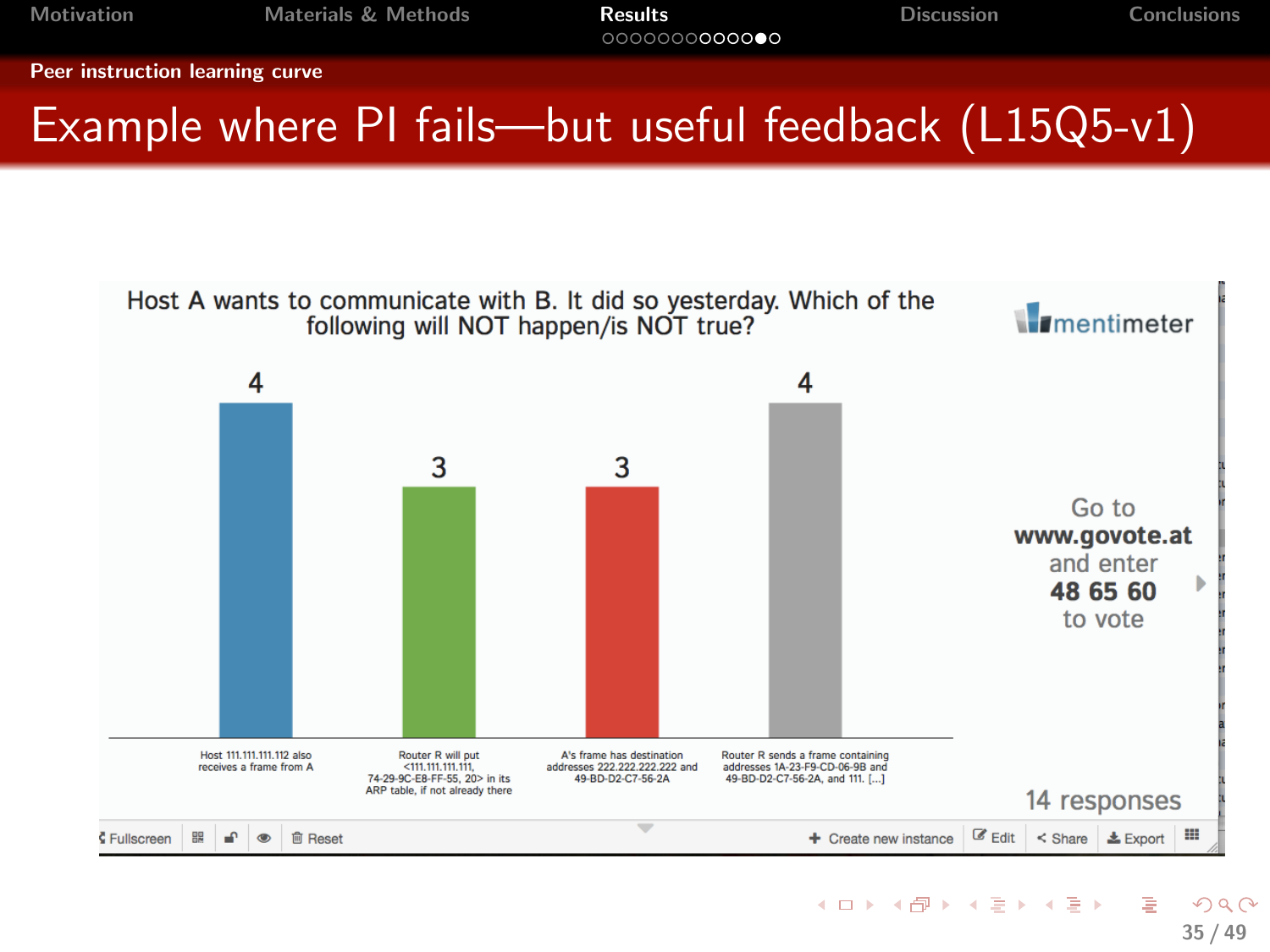<span id="page-35-0"></span>

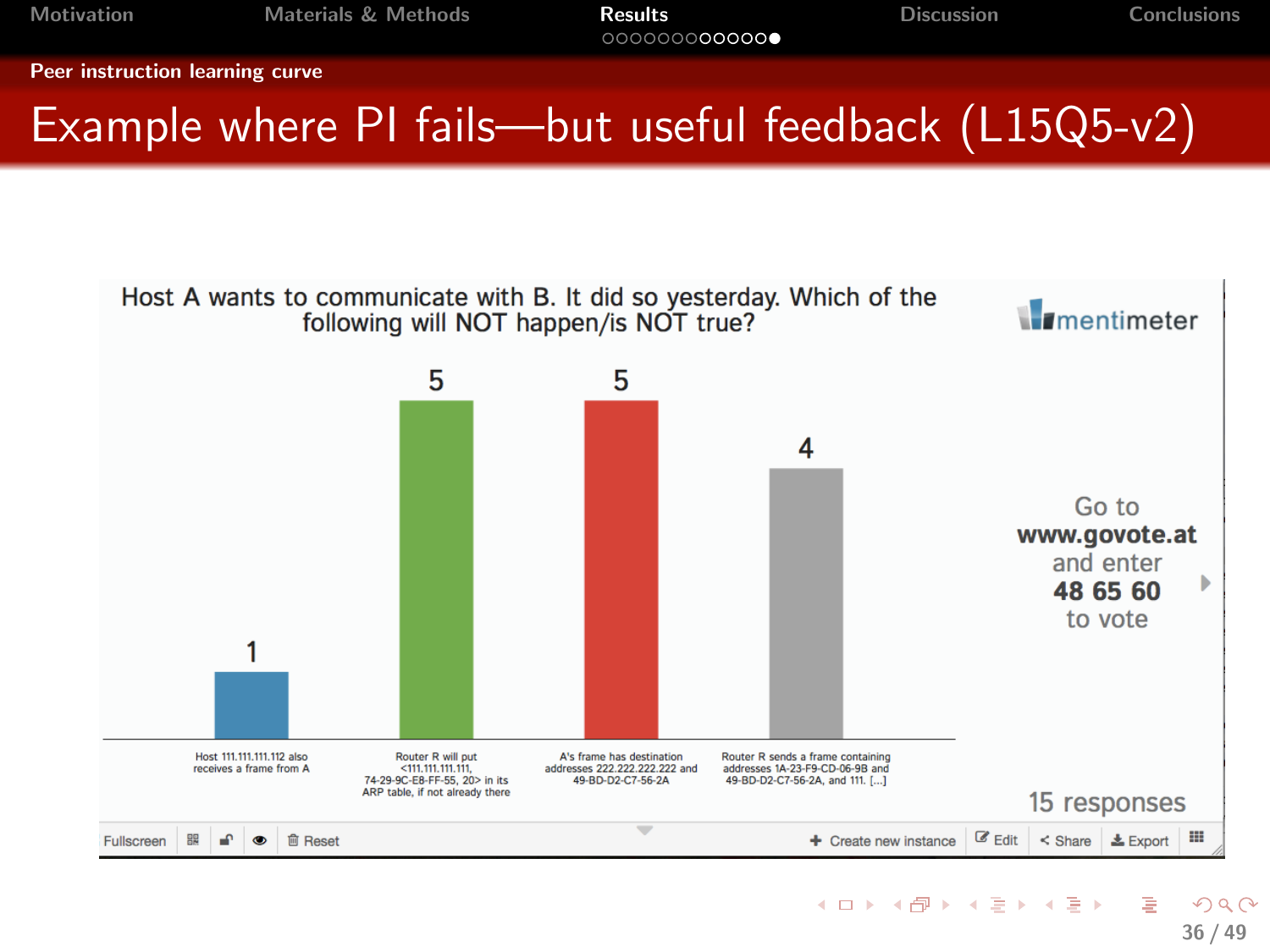<span id="page-36-0"></span>

| Motivation     | <b>Materials &amp; Methods</b> | <b>Results</b><br>000000000000 | <b>Discussion</b> | Conclusions |
|----------------|--------------------------------|--------------------------------|-------------------|-------------|
| <b>Outline</b> |                                |                                |                   |             |
|                |                                |                                |                   |             |

#### **[Motivation](#page-2-0)**

2 [Materials & Methods](#page-14-0)

#### **[Results](#page-21-0)**

- **[Peer Instruction and class attendance](#page-22-0)**
- [Course evaluations](#page-27-0)
- [Peer instruction learning curve](#page-30-0)

#### 4 [Discussion](#page-36-0)

#### **[Conclusions](#page-41-0)**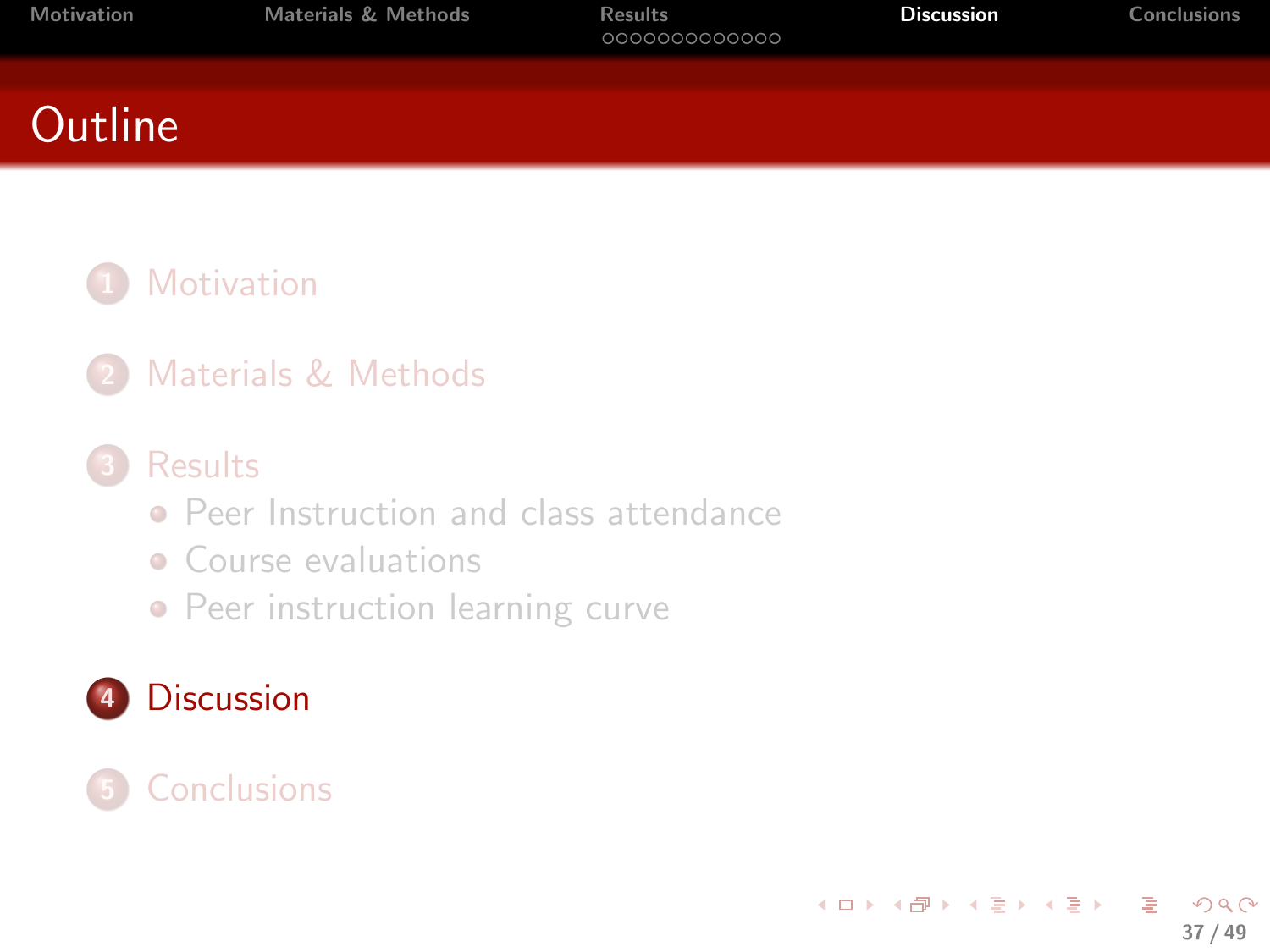| Motivation        | <b>Materials &amp; Methods</b> | <b>Results</b><br>000000000000 | <b>Discussion</b> | Conclusions |
|-------------------|--------------------------------|--------------------------------|-------------------|-------------|
| <b>Discussion</b> |                                |                                |                   |             |

- 45% 'lost' upfront
- Core set of students diligently attends lectures regardless the quality of the lectures?
- Type of feedback in line with other works (Simon et al., 2013)
- 
- Decreasing voting participation also elsewhere (Koppen et al.,
- Thus, a lower measured voting rate does not imply lower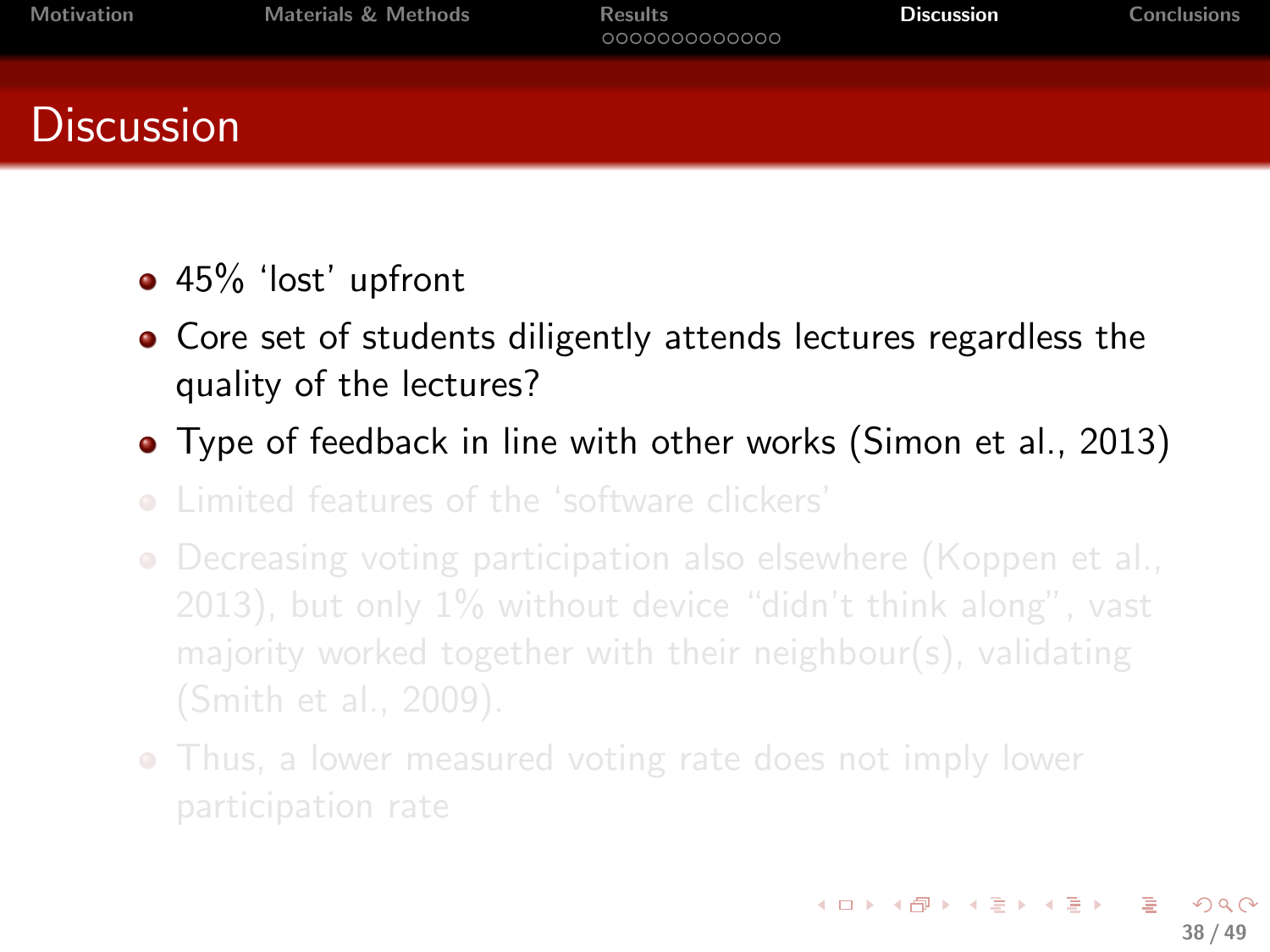| Motivation        | Materials & Methods | <b>Results</b><br>000000000000 | <b>Discussion</b> | Conclusions |
|-------------------|---------------------|--------------------------------|-------------------|-------------|
| <b>Discussion</b> |                     |                                |                   |             |

- 45% 'lost' upfront
- Core set of students diligently attends lectures regardless the quality of the lectures?
- Type of feedback in line with other works (Simon et al., 2013)
- limited features of the 'software clickers'
- Decreasing voting participation also elsewhere (Koppen et al., 2013), but only 1% without device "didn't think along", vast majority worked together with their neighbour(s), validating (Smith et al., 2009).
- Thus, a lower measured voting rate does not imply lower participation rate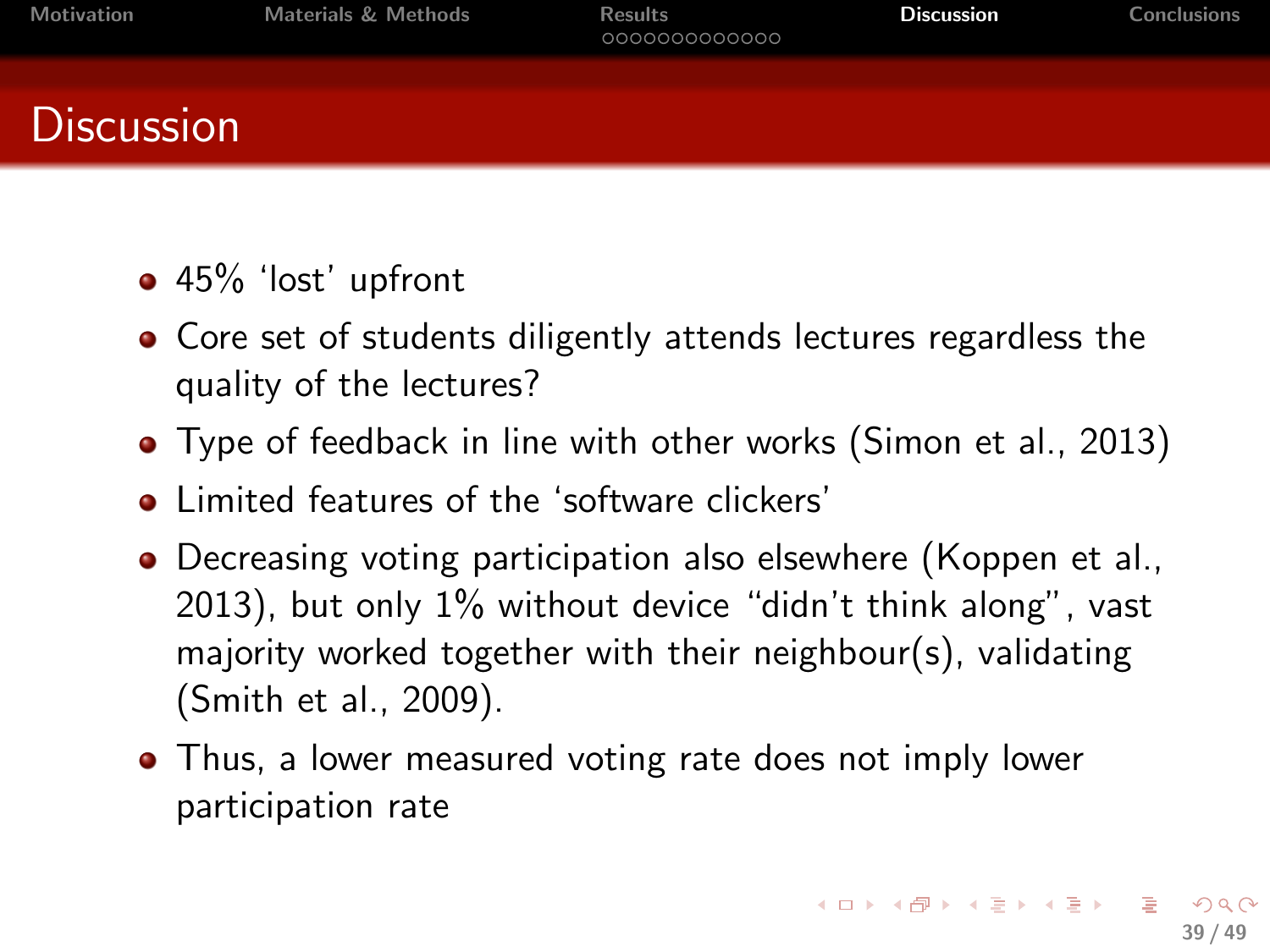| Motivation        | Materials & Methods | <b>Results</b><br>0000000000000 | <b>Discussion</b> | Conclusions |
|-------------------|---------------------|---------------------------------|-------------------|-------------|
| <b>Discussion</b> |                     |                                 |                   |             |

- Fidelity of implementation varies widely in general (Borrego et al., 2013)
- Quality of the Concept Test quiz questions used
- To better choose interventions to increase lecture attendance,

40 / 49

メロメ メ都 メメ きょ メ きょ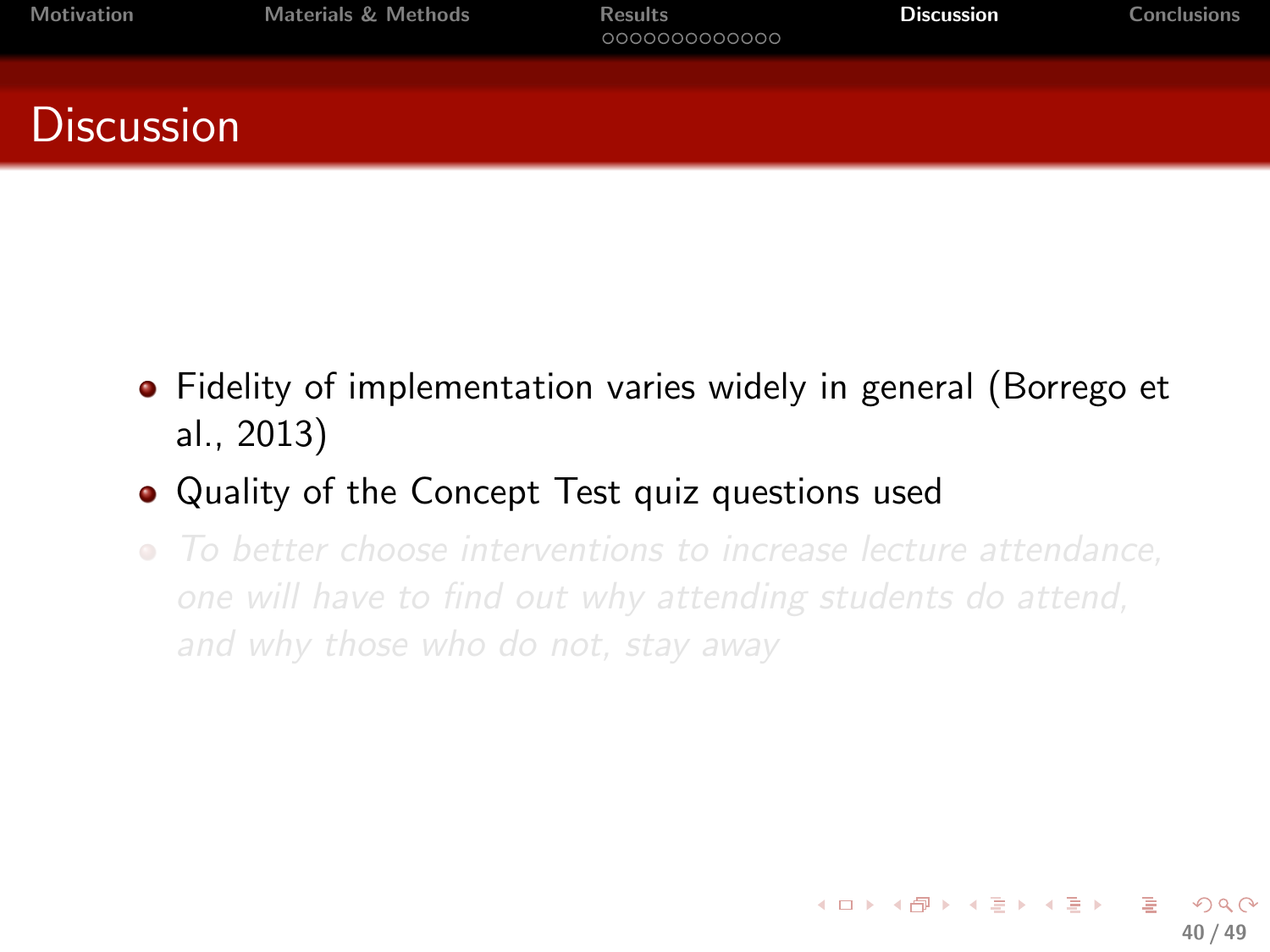| Motivation        | Materials & Methods | Results<br>0000000000000 | <b>Discussion</b> | Conclusions |
|-------------------|---------------------|--------------------------|-------------------|-------------|
| <b>Discussion</b> |                     |                          |                   |             |

- Fidelity of implementation varies widely in general (Borrego et al., 2013)
- Quality of the Concept Test quiz questions used
- To better choose interventions to increase lecture attendance, one will have to find out why attending students do attend, and why those who do not, stay away

41 / 49

K ロ > K d > K 경 > K 경 > X 경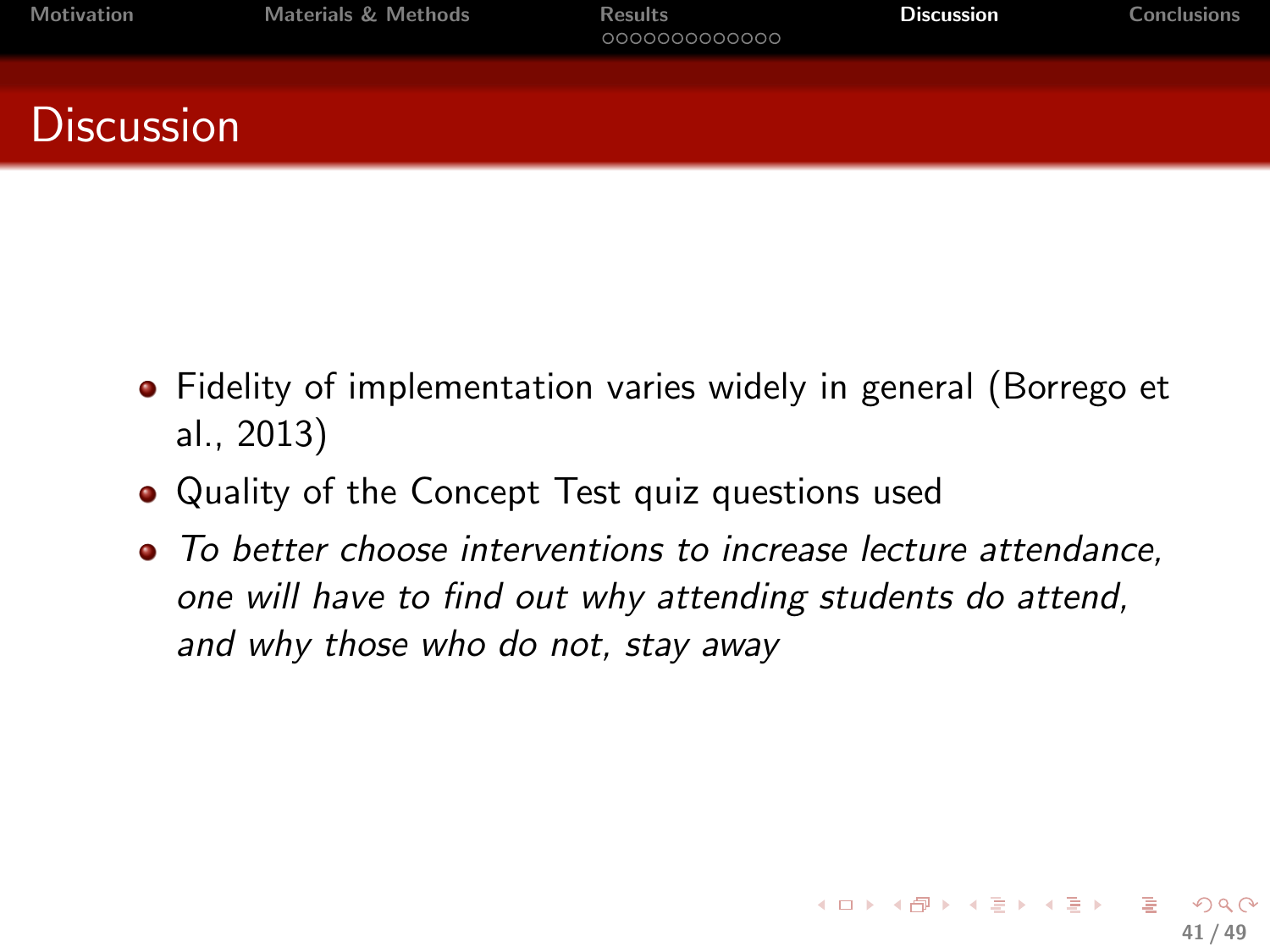<span id="page-41-0"></span>

| Motivation     | Materials & Methods | Results<br>000000000000 | <b>Discussion</b> | Conclusions |
|----------------|---------------------|-------------------------|-------------------|-------------|
| <b>Outline</b> |                     |                         |                   |             |
|                |                     |                         |                   |             |

#### **[Motivation](#page-2-0)**

2 [Materials & Methods](#page-14-0)

#### **[Results](#page-21-0)**

- **[Peer Instruction and class attendance](#page-22-0)**
- [Course evaluations](#page-27-0)
- [Peer instruction learning curve](#page-30-0)

#### **[Discussion](#page-36-0)**

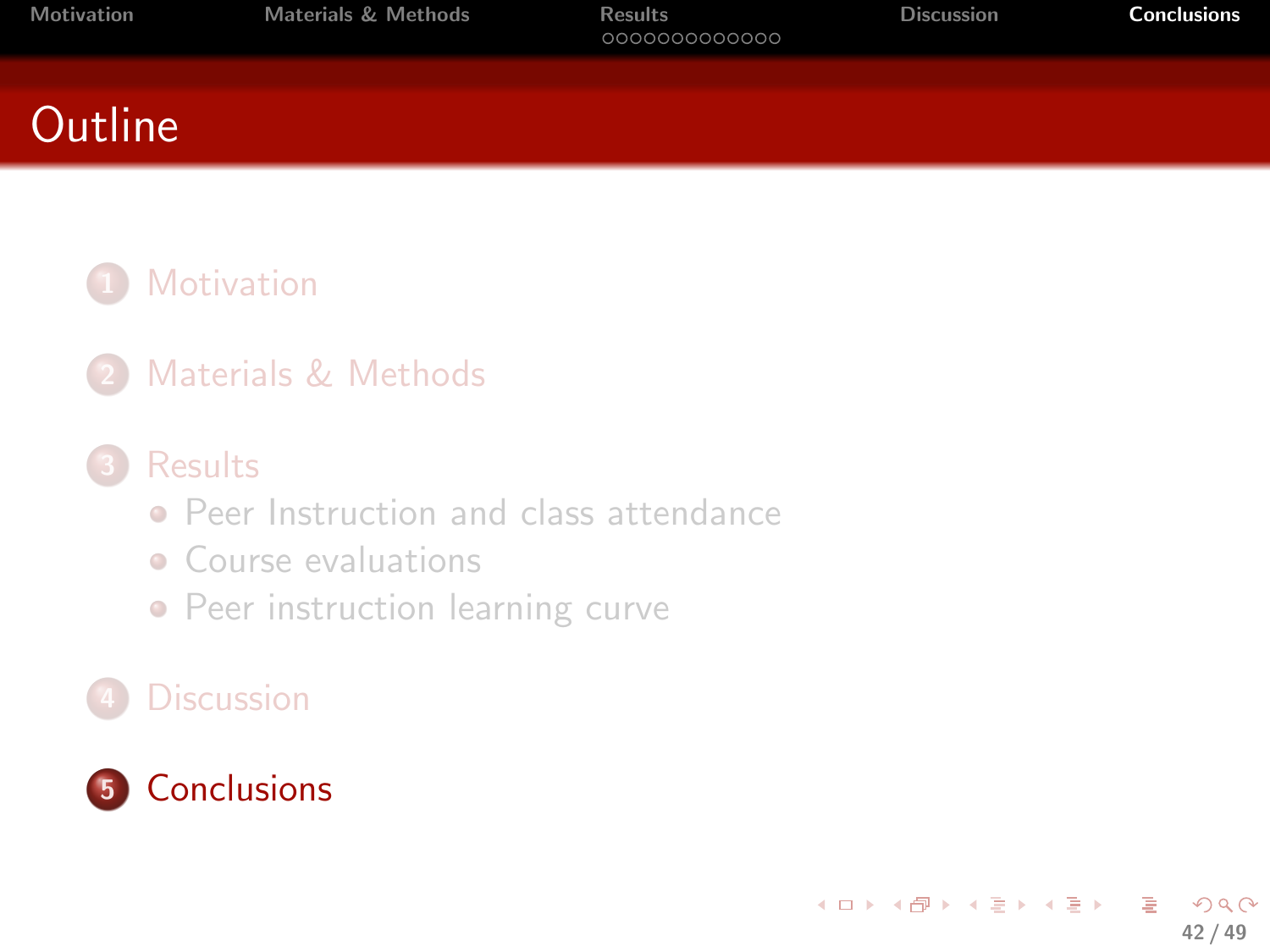| Motivation         | <b>Materials &amp; Methods</b> | <b>Results</b><br>0000000000000 | <b>Discussion</b> | <b>Conclusions</b> |
|--------------------|--------------------------------|---------------------------------|-------------------|--------------------|
| <b>Conclusions</b> |                                |                                 |                   |                    |

- Using peer instruction has not resulted in increased class attendance (hypothesis falsified)
- Overall decline in attendance from about 45% to 25-30%
- Participation rate in voting decreased from 57% to 40%
- Student evaluations indicate a moderately positive opinion of
- Results are moderately in favour of continuation of peer
- Unclear whether attendance is thanks to the peer instruction
- Need to determine why students stay away/attend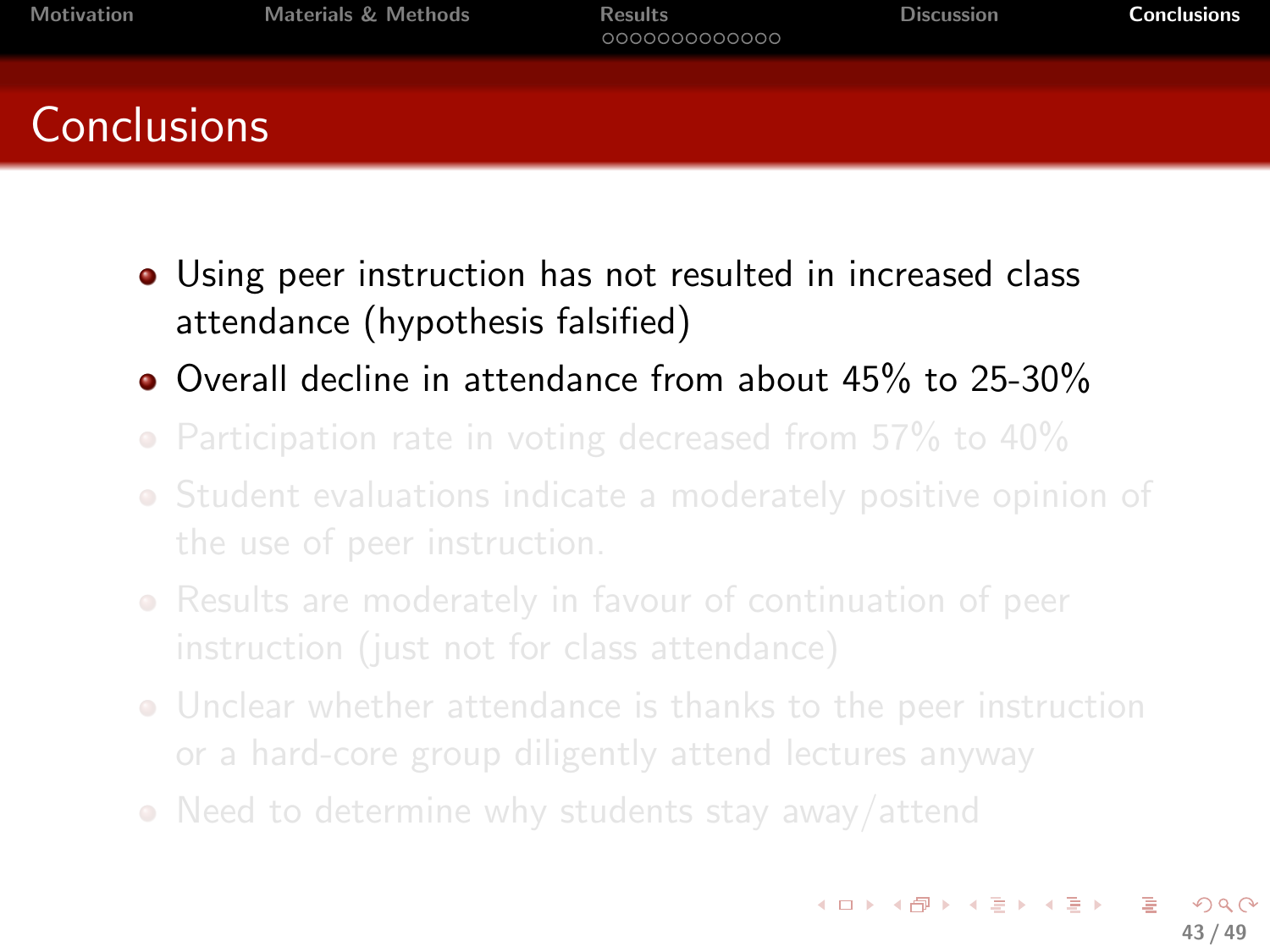| Motivation         | <b>Materials &amp; Methods</b> | <b>Results</b><br>000000000000 | <b>Discussion</b> | <b>Conclusions</b> |
|--------------------|--------------------------------|--------------------------------|-------------------|--------------------|
| <b>Conclusions</b> |                                |                                |                   |                    |

- Using peer instruction has not resulted in increased class attendance (hypothesis falsified)
- Overall decline in attendance from about 45% to 25-30%
- Participation rate in voting decreased from 57% to 40%
- Student evaluations indicate a moderately positive opinion of the use of peer instruction.
- Results are moderately in favour of continuation of peer instruction (just not for class attendance)
- Unclear whether attendance is thanks to the peer instruction
- Need to determine why students stay away/attend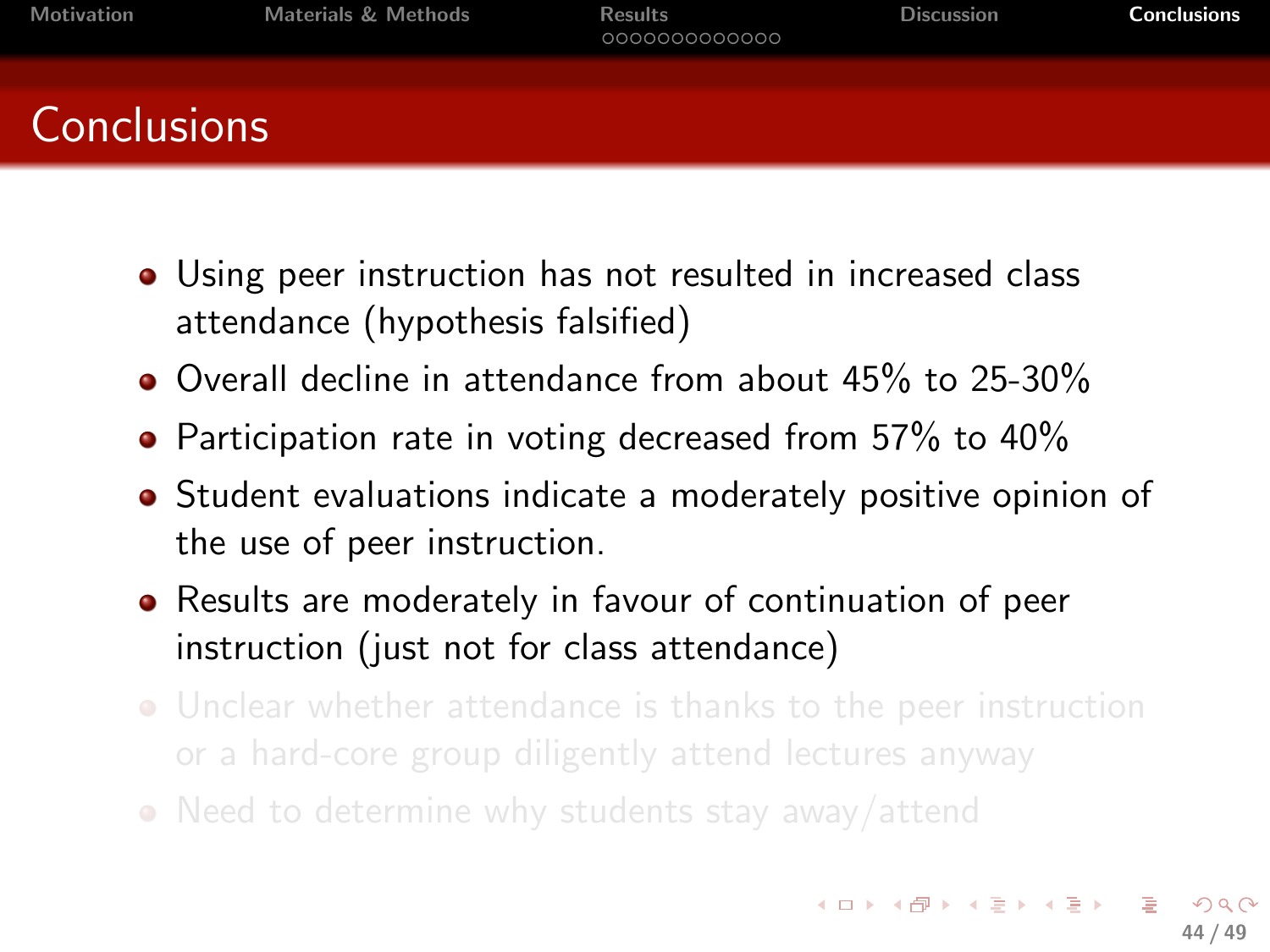| Motivation         | <b>Materials &amp; Methods</b> | <b>Results</b><br>000000000000 | <b>Discussion</b> | <b>Conclusions</b> |
|--------------------|--------------------------------|--------------------------------|-------------------|--------------------|
| <b>Conclusions</b> |                                |                                |                   |                    |

- Using peer instruction has not resulted in increased class attendance (hypothesis falsified)
- Overall decline in attendance from about 45% to 25-30%
- Participation rate in voting decreased from 57% to 40%
- **•** Student evaluations indicate a moderately positive opinion of the use of peer instruction.
- Results are moderately in favour of continuation of peer instruction (just not for class attendance)
- Unclear whether attendance is thanks to the peer instruction or a hard-core group diligently attend lectures anyway
- Need to determine why students stay away/attend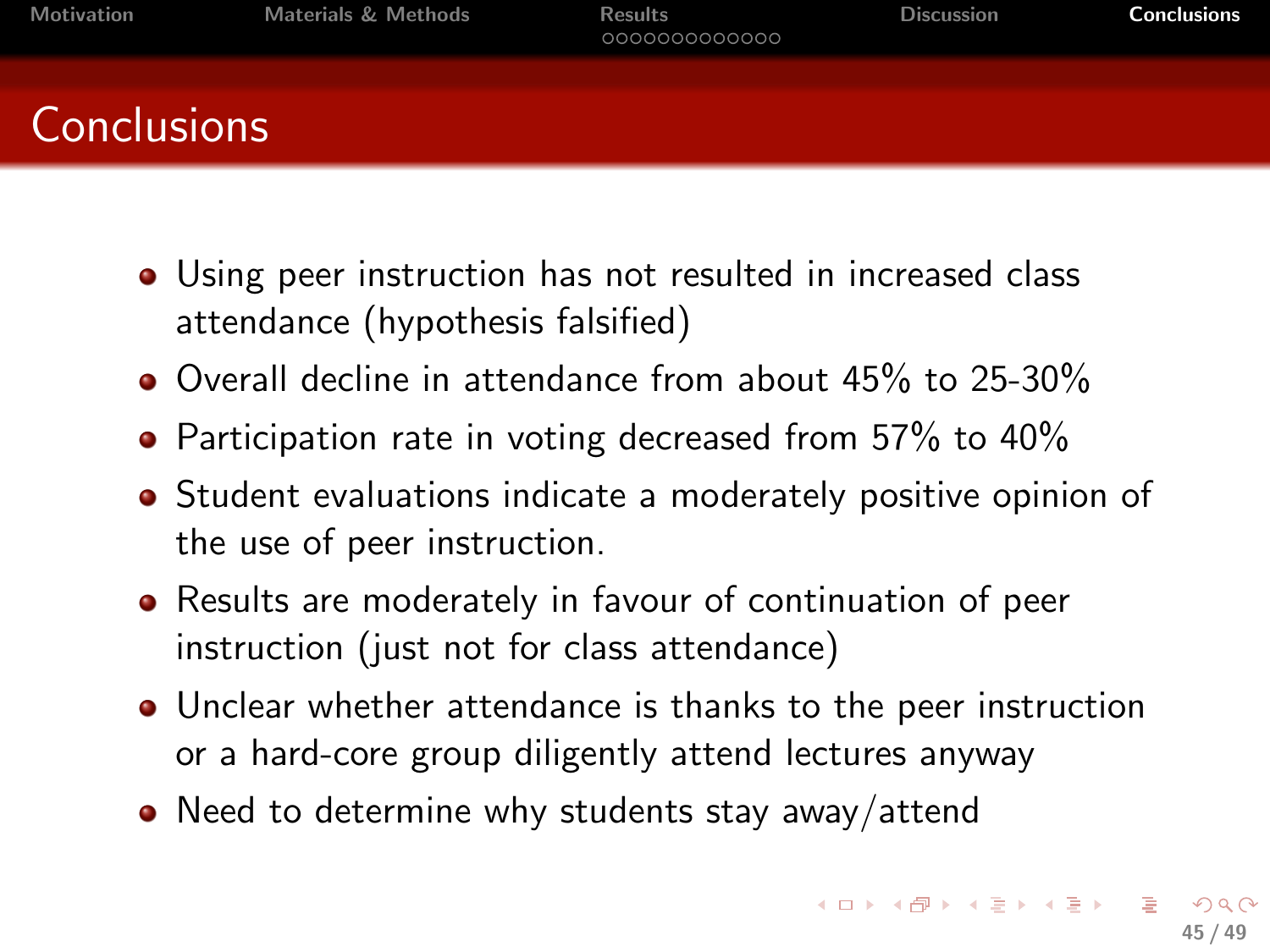- More concept tests
- Better concept tests?
- Better software-based ARS (recently funded project)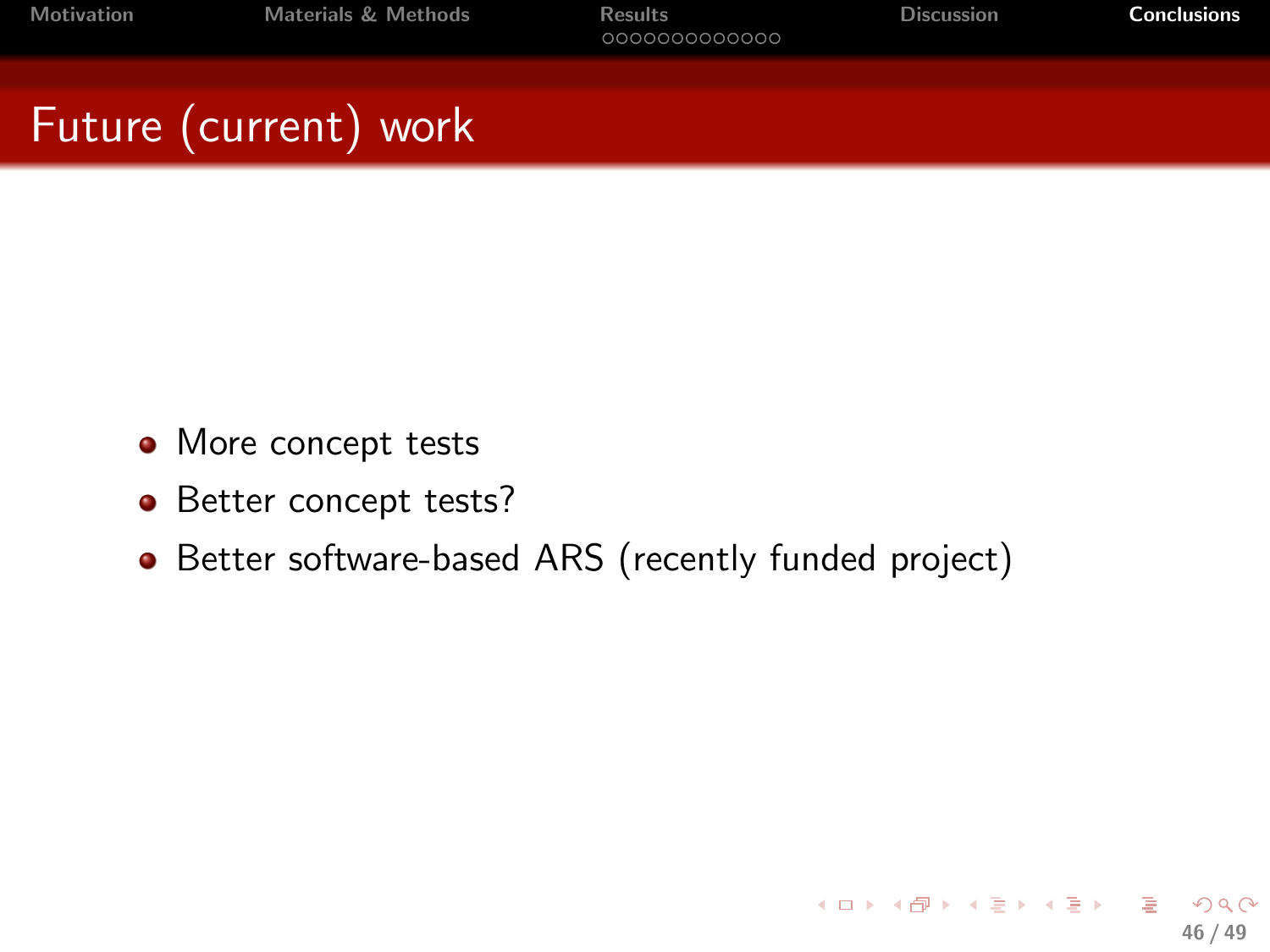[Motivation](#page-2-0) [Materials & Methods](#page-14-0) [Results](#page-21-0) [Discussion](#page-36-0) [Conclusions](#page-41-0)

#### References I

| Bailey Lee, C., Garcia, S. & Porter, L. (2013). Can Peer Instruction Be Effective in Upper-Division |
|-----------------------------------------------------------------------------------------------------|
| Computer Science Courses? ACM Transactions on Computing Education, 13(3), 12-22.                    |



Borrego, M., Cutler, S., Prince, M., Henderson, C & Froyd, J.E. (2013). Fidelity of Implementation of Research-Based Instructional Strategies (RBIS) in Engineering Science Courses. Journal of Engineering Education, 102(3), 394-425.



Crouch, C.H. & Mazur, E. (2001). Peer Instruction: Ten years of experience and results. American Journal of Physics, 69, 970-977.





F

McGraw Centre for Teaching & Learning. (2012). Alternatives to physical clickers in the classroom. Princeton University Educational Technologies blog. Online: [http://blogs.princeton.edu/etc/2012/04/](http://blogs.princeton.edu/etc/2012/04/10/alternatives-to-physical-clickers-in-the-classroom/. Published: 10-4-2012; last accessed: 17-3-2014) [10/alternatives-to-physical-clickers-in-the-classroom/.Published:10-4-2012;lastaccessed:](http://blogs.princeton.edu/etc/2012/04/10/alternatives-to-physical-clickers-in-the-classroom/. Published: 10-4-2012; last accessed: 17-3-2014) [17-3-2014](http://blogs.princeton.edu/etc/2012/04/10/alternatives-to-physical-clickers-in-the-classroom/. Published: 10-4-2012; last accessed: 17-3-2014).



Kaleta, R. & Joosten, T. (2007). Student Response Systems: A University of Wisconsin system study of clickers. EDUCAUSE Center for Applied Research, 10, 1-12.



Koppen, E., Langie, G. & Bergervoet, B. (2013). Replacement of a clicker system by a mobile device audience response system. 41st SEFI Conference. 16-20 September, 2013, Leuven, Belgium.



Kurose, J. & Ross, K. (2013). Computer Networking?A top-down approach. Harlow, UK: Pearson, 6th ed. (international ed.). 888p.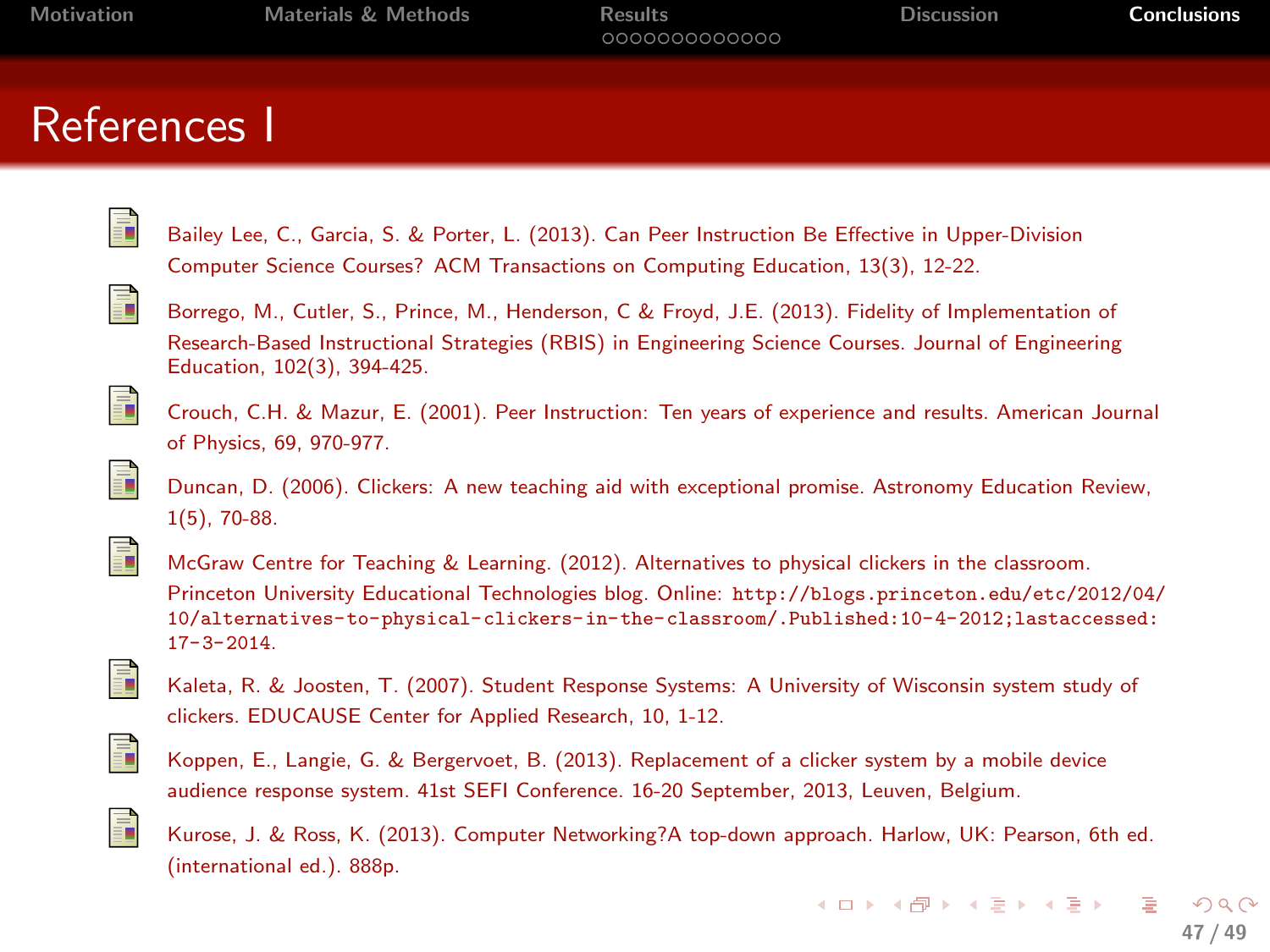### References II



Simon, B., Esper, S., Porter, L. & Cutts, Q. (2013). Student experience in a student-centered peer instruction classroom. Proceedings of the International Computing Education Research Conference (ICER?13), ACM Conference Proceedings. 129-136.



Smith, M.K., Wood, W.B., Adams, W.K., Wieman, C., Knight, J.K., Guild, N. & Su, T.T. (2009). Why peer discussion improves student performance on in-class concept questions. Science, 323, 122-124.



Tucker, B. (2012). The flipped classroom?online instruction at home frees class time for learning. Education Next, Winter 2012, 82-83.



Zingaro, D. & Porter, L. (2014). Peer instruction in computing: the value of instructor intervention. Computers & Education, 71, 87-96.